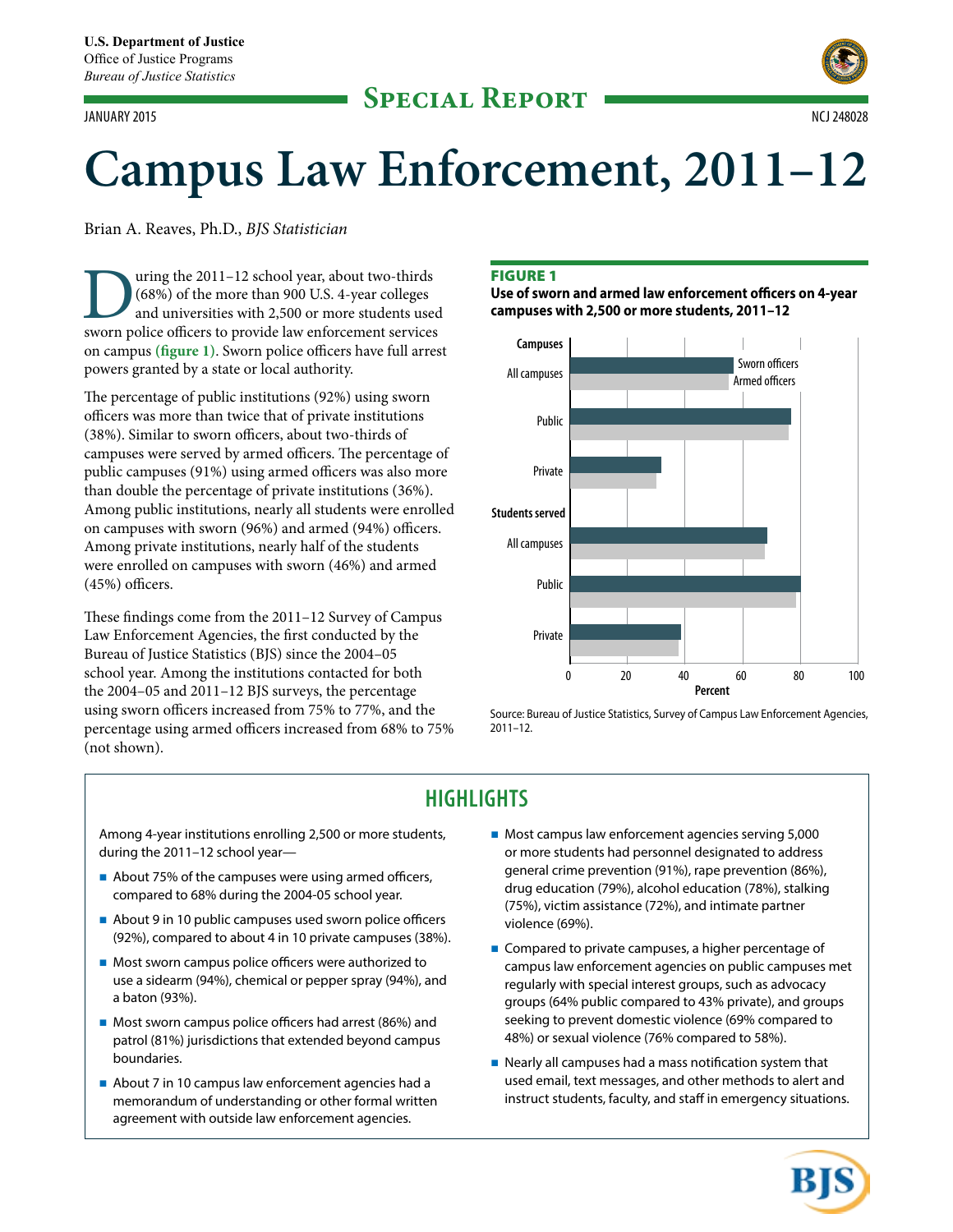A majority of the campuses with sworn police officers also used nonsworn security officers. Overall, 41% of campuses were served by both types of officers **(table 1)**. About a third of campuses (32%) were served by nonsworn officers exclusively. The percentage of campuses using sworn officers ranged from a high of 96% among public campuses with 10,000 or more students to a low of 30% among private campuses with 2,500 to 4,999 students.

The officers were armed at more than 9 in 10 campuses using sworn personnel **(table 2)**. Among the campuses using only nonsworn officers, about 1 in 10 had armed officers. Overall, 66% of campuses had armed officers.

#### **About 95% of 4-year schools with 2,500 or more students operated their own campus law enforcement agency**

The 905 4-year colleges and universities with 2,500 or more students contacted for the 2011–12 Survey of Campus Law Enforcement Agencies (see *Methodology* for exclusions) enrolled 82% of all students attending 4-year institutions (those primarily awarding 4-year degrees or higher) (appendix table 1). A total of 861 (95%) of these schools reported that they operated their own campus law enforcement agency using officers employed by the institution (appendix table 2). Among the institutions that did not operate their own campus law enforcement agency, 77% contracted with a private security firm to provide these services, and 18% used local law enforcement agencies.

All 861 campus law enforcement agencies serving 2,500 or more students received the BJS survey. Agencies serving campuses with 5,000 or more students received a longer questionnaire than those serving smaller campuses (see *Methodology*).

# **TABLE 1**

**Officers providing law enforcement services, by type and size of 4-year campus, 2011–12**

|                                |                              | Sworn officers |                           |                              |                           |  |  |
|--------------------------------|------------------------------|----------------|---------------------------|------------------------------|---------------------------|--|--|
| Type and size of 4-year campus | <b>Number</b><br>of campuses | Total          | With nonsworn<br>officers | Without<br>nonsworn officers | Nonsworn<br>officers only |  |  |
| All campuses                   | 905                          | 68%            | 41%                       | 27%                          | 32%                       |  |  |
| <b>Public</b>                  | 501                          | 92%            | 52%                       | 40%                          | 8%                        |  |  |
| 15,000 or more students        | 173                          | 96             | 59                        | 37                           |                           |  |  |
| 10.000-14.999                  | 83                           | 96             | 49                        | 47                           |                           |  |  |
| 5,000-9,999                    | 146                          | 92             | 51                        | 41                           | χ.                        |  |  |
| 2,500-4,999                    | 99                           | 84             | 44                        | 39                           | 16                        |  |  |
| Private                        | 404                          | 38%            | 26%                       | 11%                          | 62%                       |  |  |
| 15,000 or more students        | 31                           | 61             | 48                        | 13                           | 39                        |  |  |
| 10.000-14.999                  | 37                           | 49             | 35                        | 14                           | 51                        |  |  |
| 5,000-9,999                    | 96                           | 45             | 33                        | 12                           | 54                        |  |  |
| 2.500-4.999                    | 240                          | 30             | 20                        | 10                           | 70                        |  |  |

Note: Detail may not sum to total due to rounding.

Source: Bureau of Justice Statistics, Survey of Campus Law Enforcement Agencies, 2011–12.

#### TABLE<sub>2</sub>

#### **Use of sworn and armed law enforcement officers, by type and size of 4-year campus, 2011–12**

|                                | Number of | <b>Sworn officers</b> |       |                | Nonsworn officers |       |         |
|--------------------------------|-----------|-----------------------|-------|----------------|-------------------|-------|---------|
| Type and size of 4-year campus | campuses  | Total                 | Armed | <b>Unarmed</b> | Total             | Armed | Unarmed |
| All campuses                   | 905       | 68%                   | 63%   | 5%             | 32%               | 3%    | 29%     |
| Public                         | 501       | 92%                   | 91%   | 2%             | 8%                | 0%    | 8%      |
| 15,000 or more                 | 173       | 96                    | 94    |                | 4                 | 0     |         |
| 10,000-14,999                  | 83        | 96                    | 95    |                | 4                 |       |         |
| 5,000-9,999                    | 146       | 92                    | 90    |                | 8                 |       |         |
| 2,500-4,999                    | 99        | 84                    | 83    |                | 16                |       | 16      |
| Private                        | 404       | 38%                   | 30%   | 8%             | 62%               | 6%    | 56%     |
| 15,000 or more                 | 31        | 61                    | 55    | 6              | 39                | 10    | 29      |
| 10,000-14,999                  | 37        | 49                    | 43    |                | 51                |       | 49      |
| 5,000-9,999                    | 96        | 46                    | 35    | 10             | 54                |       | 47      |
| 2,500-4,999                    | 240       | 30                    | 22    |                | 70                | h     | 64      |

Note: Detail may not sum to total due to rounding.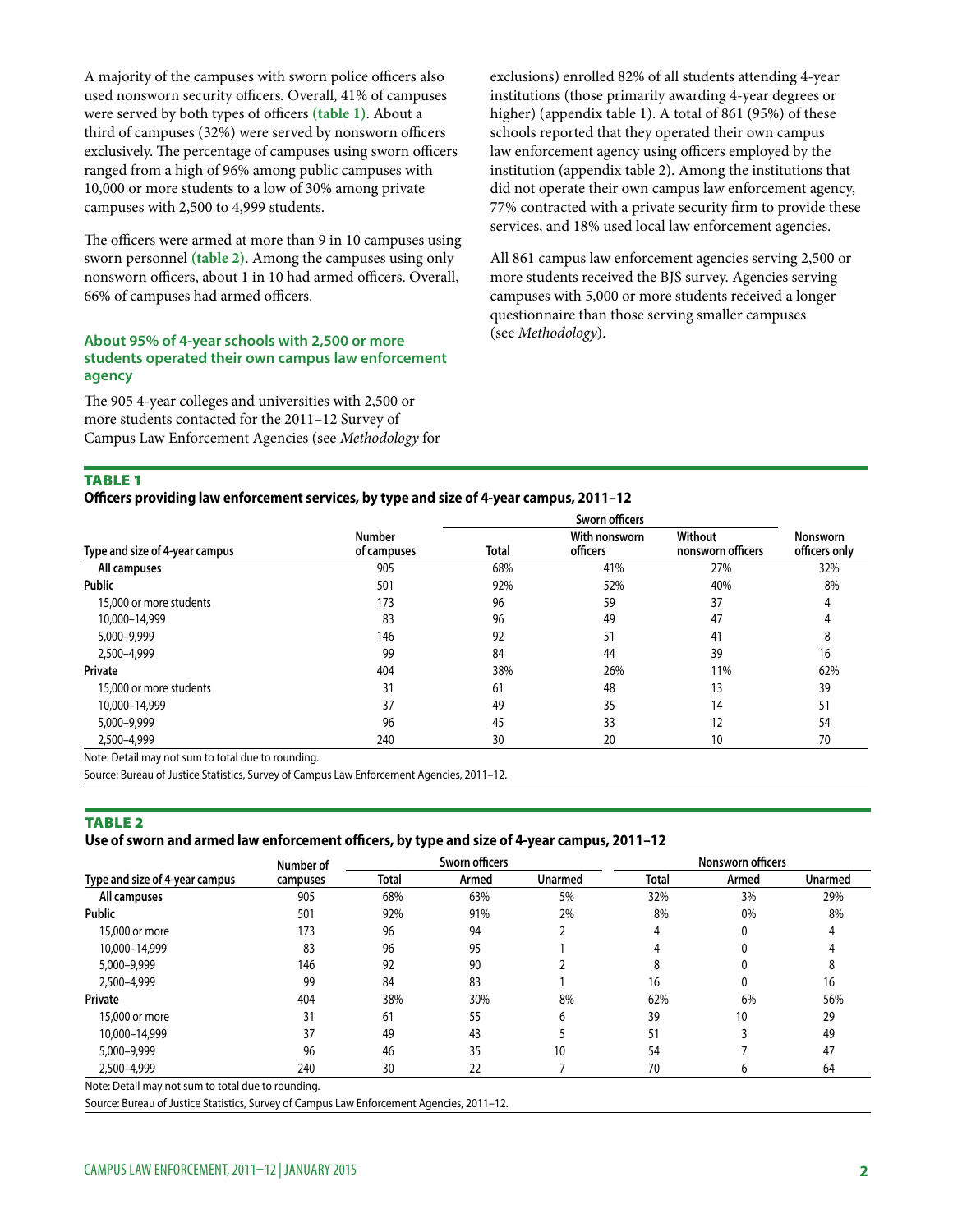A majority (83%) of the schools that were within scope for the 2011–12 survey but not for the 2004–05 survey were in the smallest enrollment category (2,500 to 4,999 students). Since the inclusion of these schools could mask trends occurring on larger campuses, comparisons presented in the report are limited to the 724 institutions and 717 campus law enforcement agencies that were included in both surveys. The comparison agencies represent 96% of the agencies and 98% of the total enrollment covered by the 2004–05 survey. These agencies accounted for 94% of the total enrollment covered by the 2011–12 survey.

#### **Between the 2004–05 and 2011–12 school years, the increase in full-time campus law enforcement employees (16%) outpaced the increase in student enrollment (11%)**

The 861 campus law enforcement agencies serving campuses with 2,500 or more students employed about 32,000 persons on a full-time basis during the 2011–12 school year (appendix table 3). The full-time total included about 15,000 sworn police officers, 11,000 nonsworn security officers, 5,000 civilian support staff, and 1,000 student employees. These agencies also employed another 12,000 part-time staff, including about 1,000 sworn police officers, 3,000 nonsworn security officers, 1,000 civilian support staff, and 7,000 students.

The 717 campus law enforcement agencies included in both the 2004–05 and 2011–12 BJS surveys increased their number of full-time employees by 16% during the 7-year period. This included a 10% increase in the number of full-time sworn personnel. During the same period, the collective enrollment of students on these campuses increased by 11% (not shown).

#### **Agencies serving private campuses had an average of 4.8 full-time employees per 1,000 students compared to 3.6 per 1,000 on public campuses**

During the 2011–12 school year, agencies serving campuses with 2,500 or more students had an average of 37 full-time employees, the equivalent of 4.1 employees per 1,000 students **(table 3)**. The average ratio was higher on private campuses (4.8 full-time employees per 1,000 students) than public campuses (3.6 full-time employees per 1,000 students).

On campuses with sworn personnel, an average of 24 full-time sworn officers were employed, the equivalent of 2.4 officers per 1,000 students. The average ratio was higher on private campuses (2.9 full-time sworn officers per 1,000 students) than public campuses (2.2 full-time sworn officers per 1,000 students).

# **TABLE 3**

#### **Average number of full-time campus law enforcement employees per 1,000 students, by type and size of 4-year campus, 2011–12**

|                                   |                  | All agencies                    |                              | Agencies employing<br>sworn personnel |  |  |
|-----------------------------------|------------------|---------------------------------|------------------------------|---------------------------------------|--|--|
| Type and size of<br>4-year campus | <b>Full-time</b> | Per 1,000<br>employees students | <b>Full-time</b><br>officers | Per 1,000<br>students                 |  |  |
| All campuses                      | 37               | 4.1                             | 24                           | 2.4                                   |  |  |
| Public                            | 41               | 3.6                             | 25                           | 2.2                                   |  |  |
| 15,000 or more                    | 67               | 2.5                             | 38                           | 1.4                                   |  |  |
| 10.000-14.999                     | 32               | 2.5                             | 20                           | 1.6                                   |  |  |
| 5,000-9,999                       | 26               | 3.6                             | 16                           | 2.3                                   |  |  |
| 2.500-4.999                       | 24               | 6.7                             | 15                           | 4.2                                   |  |  |
| Private                           | 32               | 4.8                             | 22                           | 2.9                                   |  |  |
| 15,000 or more                    | 114              | 5.0                             | 52                           | 2.3                                   |  |  |
| 10,000-14,999                     | 62               | 5.2                             | 45                           | 3.7                                   |  |  |
| 5,000-9,999                       | 30               | 4.4                             | 19                           | 2.8                                   |  |  |
| 2.500-4.999                       | 17               | 4.8                             | 10                           | 2.9                                   |  |  |

Note: See appendix table 4 for the 25 largest agencies ranked by number of full-time employees. See appendix table 5 for the 25 largest agencies ranked by number of full-time sworn officers.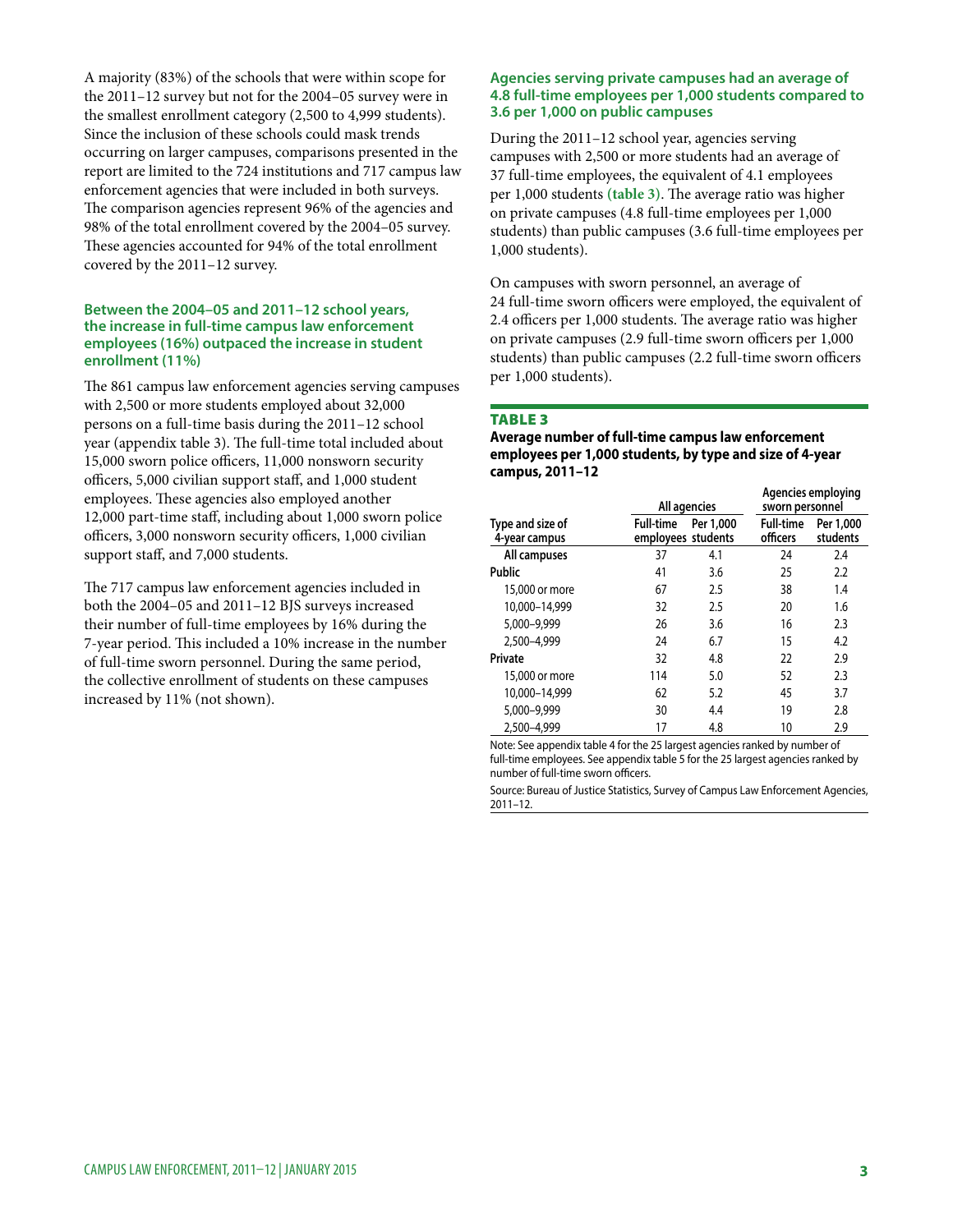#### **About 9 in 10 sworn campus police officers had arrest jurisdiction beyond campus boundaries**

The arrest jurisdiction of nearly all sworn campus police officers extended beyond the campus **(table 4)**. In 86% of agencies (employing 90% of officers) the arrest jurisdiction included properties adjacent to campus. In 71% of agencies (employing 76% of officers) the jurisdiction included areas outside the area surrounding the campus (not shown). In 70% of agencies (employing 71% of officers) the area of off-campus arrest jurisdiction was defined through a memorandum of understanding (MOU) or mutual aid agreement (MAA).

Overall, 88% of the agencies serving public campuses had MOUs or MAAs of some type, compared to 63% of the agencies serving private campuses **(figure 2)**. Most of the agencies serving public campuses had agreements with local police departments (81%) and sheriffs' offices (55%). About a third of these agencies had agreements with state law enforcement (35%) or other campus law enforcement agencies (31%). About half of the agencies serving private campuses had written agreements with local police (52%) and about a sixth had agreements with sheriffs' offices (17%).

## Figure 2

**Agencies included in the memorandums of understanding or mutual aid agreements with campus law enforcement agencies serving 2,500 or more students, by type of 4-year campus, 2011–12**



Source: Bureau of Justice Statistics, Survey of Campus Law Enforcement Agencies, 2011–12.

#### **TABLE 4**

**Extended arrest jurisdiction of sworn officers in campus law enforcement agencies, by type and size of 4-year campus, 2011–12**

| Type and size of 4-year campus                                                            | Properties adjacent<br>to campus | Properties outside the area<br>surrounding the campus | <b>Statewide</b> | Defined by memorandum<br>of understanding or mutual<br>aid agreement |
|-------------------------------------------------------------------------------------------|----------------------------------|-------------------------------------------------------|------------------|----------------------------------------------------------------------|
| All campuses                                                                              | 86%                              | 71%                                                   | 35%              | 70%                                                                  |
| <b>Public</b>                                                                             | 89%                              | 75%                                                   | 40%              | 75%                                                                  |
| 15,000 or more                                                                            | 94                               | 86                                                    | 45               | 79                                                                   |
| 10,000-14,999                                                                             | 94                               | 83                                                    | 38               | 72                                                                   |
| 5,000-9,999                                                                               | 83                               | 61                                                    | 38               | 70                                                                   |
| 2,500-4,999                                                                               | 86                               | 65                                                    | 36               | 78                                                                   |
| Private                                                                                   | 76%                              | 57%                                                   | 20%              | 52%                                                                  |
| 15,000 or more                                                                            | 94                               | 75                                                    | 25               | 62                                                                   |
| 10,000-14,999                                                                             | 86                               | 79                                                    | 14               | 36                                                                   |
| 5,000-9,999                                                                               | 82                               | 68                                                    | 18               | 65                                                                   |
| 2,500-4,999                                                                               | 66                               | 41                                                    | 20               | 46                                                                   |
| Source: Bureau of Justice Statistics, Survey of Campus Law Enforcement Agencies, 2011-12. |                                  |                                                       |                  |                                                                      |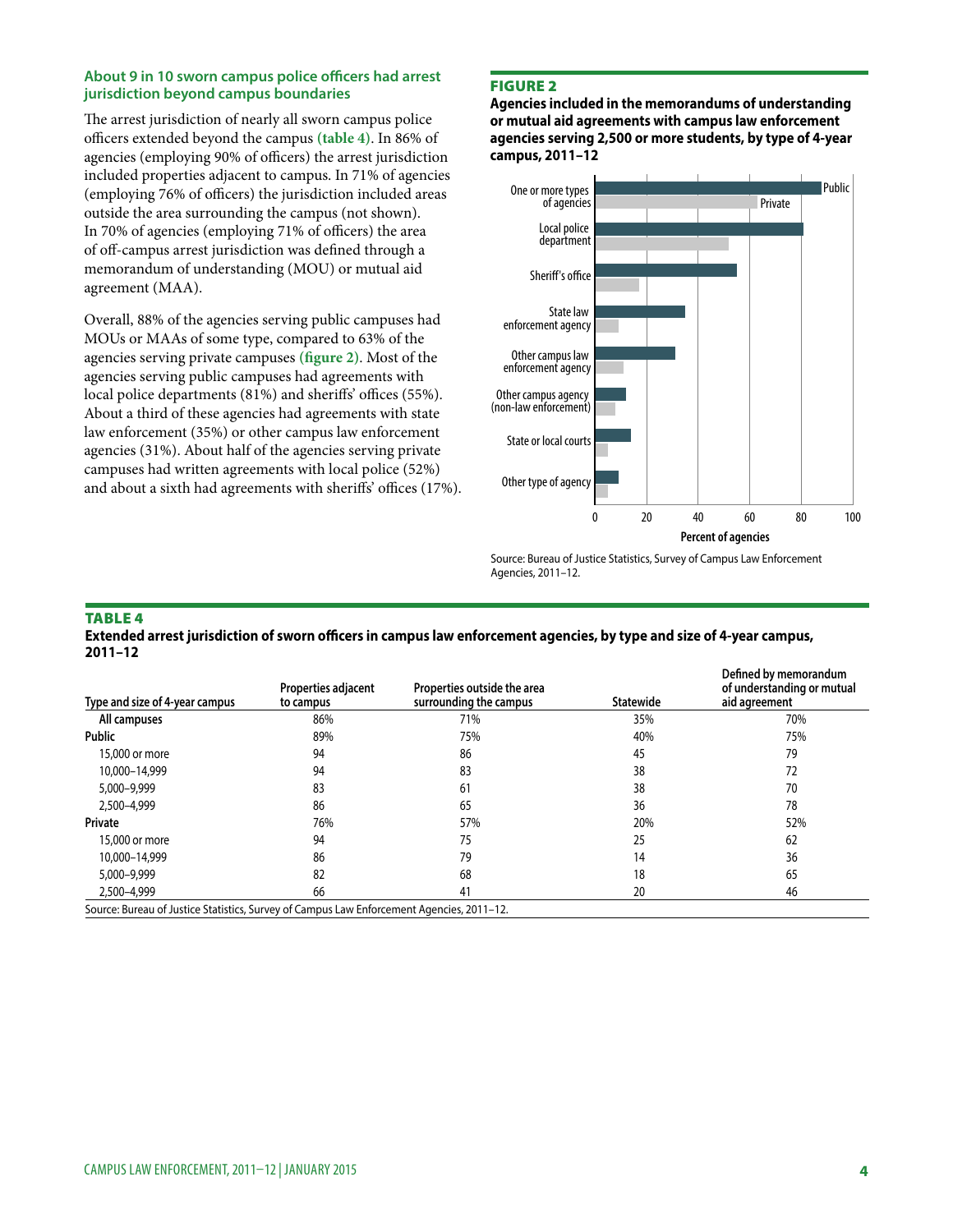As with their arrest jurisdiction, most sworn officers had patrol jurisdictions that went beyond the boundaries of the campus they served. On 81% of campuses, sworn officers had patrol jurisdictions that extended to properties adjacent to campus, compared to 44% for nonsworn officers **(table 5)**. The patrol jurisdiction of sworn officers extended to properties outside the immediate campus in 57% of agencies, compared to 27% for nonsworn officers. Agencies using sworn officers were also more likely to use an MOU or MAA to define extended areas of patrol jurisdiction.

#### **Most campus law enforcement agencies serving campuses with 5,000 or more students conducted joint patrols with local law enforcement**

As in 2004–05, most of campus law enforcement agencies implemented various community-oriented policing practices during the 2011–12 school year. About 8 in 10 (79%) agencies serving campuses with 5,000 or more students

had incorporated community policing elements into their overall campus security policy **(table 6)**. At least 6 in 10 agencies gave officers responsibility for specific geographic areas on campus (63%), conducted joint patrols with local law enforcement (62%), or conducted a ride-along program (60%).

During 2011–12, about half of agencies serving campuses with 5,000 or more students upgraded their technology to support the analysis of campus community problems (54%). They also actively encouraged officers to engage in problemsolving projects on campus (51%), partnered with citizen groups and used their feedback in developing community policing strategies (51%), conducted intelligence-led policing (49%), conducted environmental analysis to assess precursors to crime (48%), and included collaborative problem-solving projects in the evaluation of patrol officers (46%).

TABLE<sub>5</sub>

**Extended patrol jurisdiction of officers in campus law enforcement agencies, by type and size of 4-year campus, 2011–12**

|                                   |                                            | Sworn officers                                           |                                                                                           | Nonsworn officers                          |                                                          |                                                                      |
|-----------------------------------|--------------------------------------------|----------------------------------------------------------|-------------------------------------------------------------------------------------------|--------------------------------------------|----------------------------------------------------------|----------------------------------------------------------------------|
| Type and size of<br>4-year campus | <b>Properties</b><br>adjacent<br>to campus | Properties outside<br>the area surrounding<br>the campus | Defined by memorandum<br>of understanding or<br>mutual aid agreement                      | <b>Properties</b><br>adjacent<br>to campus | Properties outside<br>the area surrounding<br>the campus | Defined by memorandum<br>of understanding or<br>mutual aid agreement |
| All campuses                      | 81%                                        | 57%                                                      | 59%                                                                                       | 44%                                        | 27%                                                      | 11%                                                                  |
| <b>Public</b>                     | 84%                                        | 60%                                                      | 64%                                                                                       | 13%                                        | 13%                                                      | 10%                                                                  |
| 15,000 or more                    | 87                                         | 68                                                       | 69                                                                                        |                                            | 33                                                       | 17                                                                   |
| 10.000-14.999                     | 87                                         | 64                                                       | 60                                                                                        | 33                                         | 33                                                       | 33                                                                   |
| 5,000-9,999                       | 81                                         | 48                                                       | 61                                                                                        |                                            | q                                                        | g                                                                    |
| 2,500-4,999                       | 77                                         | 58                                                       | 65                                                                                        | 20                                         |                                                          | 0                                                                    |
| Private                           | 72%                                        | 47%                                                      | 43%                                                                                       | 49%                                        | 29%                                                      | 11%                                                                  |
| 15,000 or more                    | 81                                         | 81                                                       | 56                                                                                        | 73                                         | 55                                                       | 27                                                                   |
| 10.000-14.999                     | 80                                         | 47                                                       | 40                                                                                        | 15                                         | 15                                                       | 8                                                                    |
| 5,000-9,999                       | 68                                         | 50                                                       | 53                                                                                        | 44                                         | 34                                                       | 19                                                                   |
| 2,500-4,999                       | 70                                         | 38                                                       | 34                                                                                        | 52                                         | 27                                                       | 8                                                                    |
|                                   |                                            |                                                          | Source: Bureau of Justice Statistics, Survey of Campus Law Enforcement Agencies, 2011-12. |                                            |                                                          |                                                                      |

#### **TABLE 6**

#### **Community policing activities of campus law enforcement agencies serving 5,000 or more students, by type of 4-year campus, 2011–12**

|                                                                                           | All 4-year campuses | Public | <b>Private</b> |
|-------------------------------------------------------------------------------------------|---------------------|--------|----------------|
| Incorporated community elements into campus security policy                               | 79%                 | 82%    | 73%            |
| Gave officers responsibility for geographic areas                                         | 63                  | 62     | 69             |
| Conducted joint patrols with local law enforcement                                        | 62                  | 65     |                |
| Conducted a ride-along program                                                            | 60                  | 68     | 36             |
| Upgraded technology to support analysis of campus problems                                | 54                  | 53     |                |
| Actively encouraged officers to engage in problem-solving projects                        |                     | 55     | 38             |
| Partnered with citizen groups and used feedback to develop strategies                     |                     | 54     | 42             |
| Conducted intelligence-led policing                                                       | 49                  |        | 42             |
| Conducted environmental analysis to assess precursors to crime                            | 48                  | 48     | 48             |
| Included collaborative problem-solving projects in officer evaluations                    | 46                  | 48     | 39             |
| Had a formal, written community policing plan                                             | 33                  | 34     | 28             |
| Conducted an on-campus citizen police academy                                             |                     | 10     |                |
| Source: Bureau of Justice Statistics, Survey of Campus Law Enforcement Agencies, 2011-12. |                     |        |                |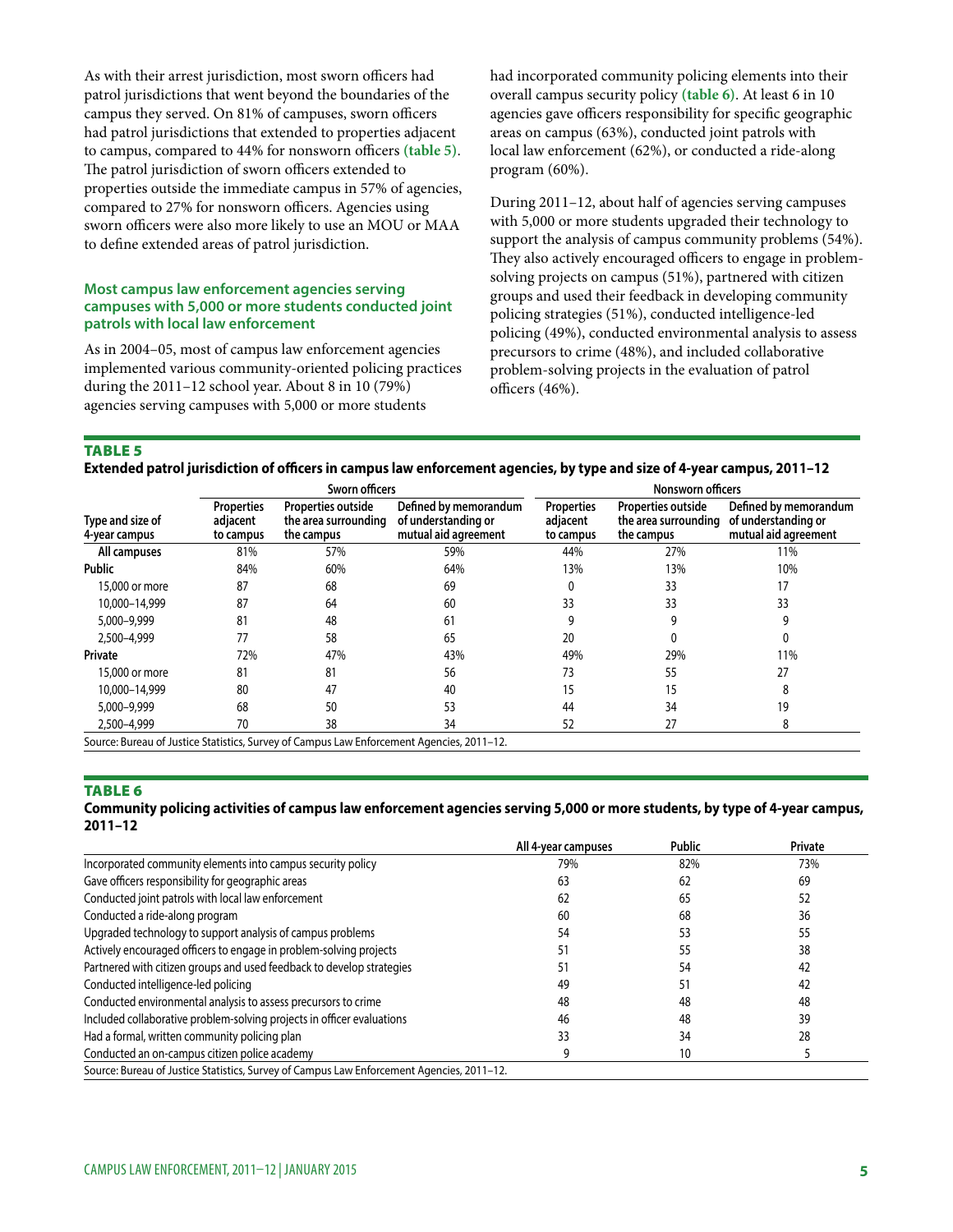#### **More campus law enforcement agencies were engaging in community policing activities during the 2011–12 school year compared to 2004–05**

All but 3 of the 12 community-oriented policing activities included in the 2011–12 survey were implemented on a greater percentage of public campuses than private campuses. The largest differences were for offering ride-along programs (68% public versus 36% private), encouraging officers to engage in problem-solving projects (55% versus 38%), and conducting joint patrols with local law enforcement (65% versus 52%).

For the 501 agencies serving campuses with 5,000 or more students that responded to both the 2004–05 and 2011–12 surveys, the use of community policing techniques increased at least 8% for 5 of the 10 community policing activities **(figure 3)**. The largest increases were for collaborative problem-solving in the evaluation of patrol officers (46% in 2011–12 compared to 21% in 2004–05), conducting a ride-along program (61% compared to 49%), and encouraging officers to engage in problem-solving projects (52% compared to 39%).

# **Nearly all campus law enforcement agencies provided 24-hour patrol coverage at all times**

Ninety-six percent of agencies provided 24-hour patrol coverage with uniformed officers at all times, including during weekends, breaks between academic terms, and summer terms. Most of the remaining agencies provided regular patrol coverage, but not on a 24-hour basis (not shown).

All agencies had uniformed officers on duty at all times **(table 7)**. About 9 in 10 public campuses had sworn uniformed officers on duty at all times, while about 3 in 10 public campuses had both sworn and nonsworn uniformed officers on duty at all times. About 8 in 10 private campuses had nonsworn uniformed officers on duty at all times, and about 2 in 10 private campuses had both sworn and nonsworn uniformed officers on duty at all times.

Approximately 11% of agencies used officers from local law enforcement agencies at times to increase patrol coverage on campus or assist with special events during the 2011–12 school year. Four percent of agencies used officers from private security firms to supplement patrol coverage, and 24% used private security officers to assist with special events (not shown).

# Figure 3

**Community policing activities of campus law enforcement agencies on 4-year campuses with 2,500 or more students, 2004–05 and 2011–12**



Source: Bureau of Justice Statistics, Survey of Campus Law Enforcement Agencies, 2011–12 and 2004–05.

#### **TABLE 7**

**Use of sworn and nonsworn uniformed officers by campus law enforcement agencies on 4-year campuses with 2,500 or more students, 2011–12**

|                               |       | Agencies using nonsworn officers |                     |            |  |  |
|-------------------------------|-------|----------------------------------|---------------------|------------|--|--|
| Agencies using sworn officers | Total | At all times                     | Some of<br>the time | At no time |  |  |
| <b>Public campuses</b>        | 100%  | 36%                              | 22%                 | 42%        |  |  |
| At all times                  | 91%   | 29%                              | 20%                 | 42%        |  |  |
| Some of the time              | 2     |                                  |                     | 0          |  |  |
| At no time                    |       | 6                                | 2                   | 0          |  |  |
| <b>Private campuses</b>       | 100%  | 78%                              | 10%                 | 13%        |  |  |
| At all times                  | 37%   | 18%                              | 6%                  | 12%        |  |  |
| Some of the time              | 5     | 3                                |                     |            |  |  |
| At no time                    | 59    | 56                               | 3                   |            |  |  |

Note: Detail may not sum to total due to rounding.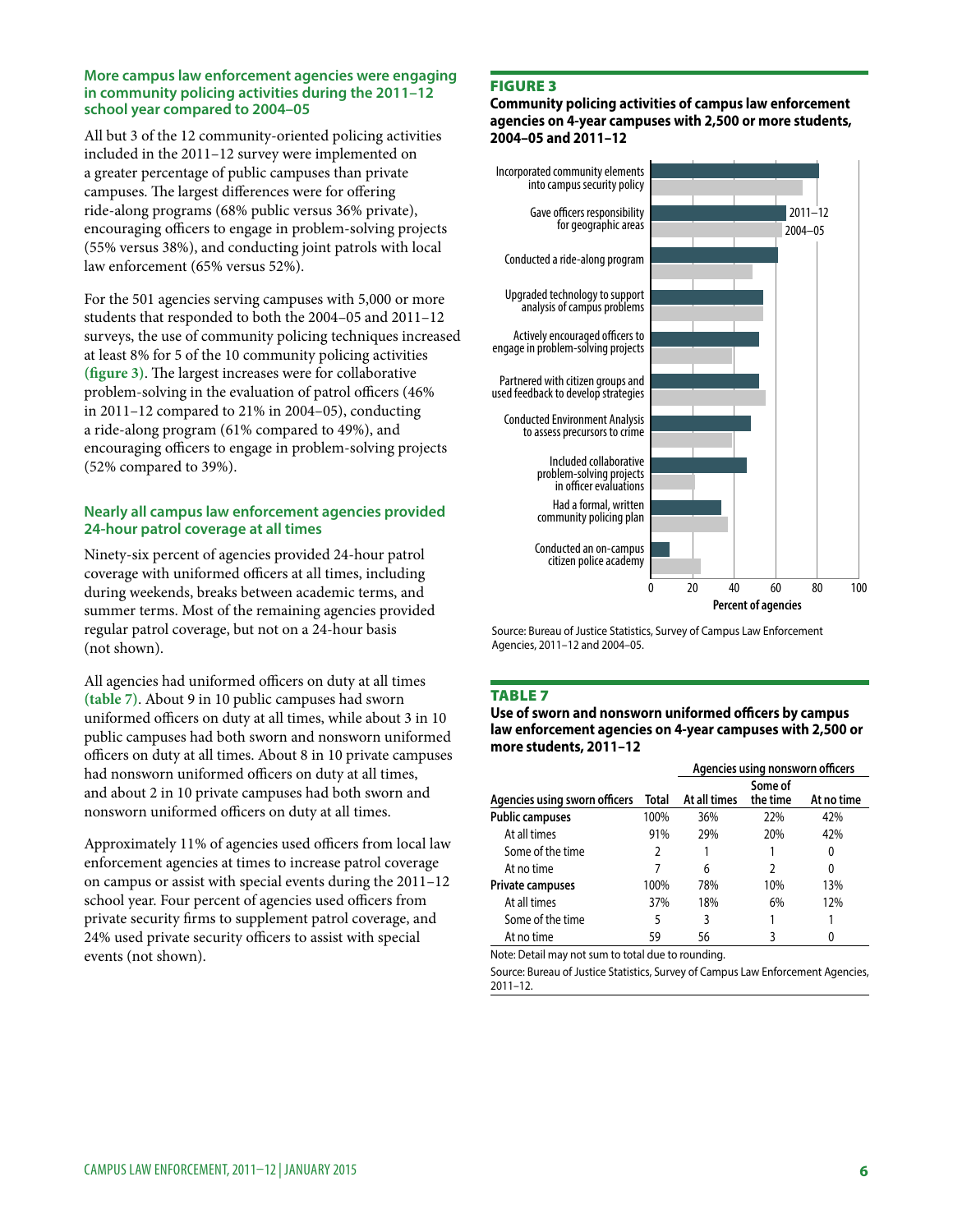Overall, 45% of the agencies serving campuses with enrollments of 5,000 or more used student security patrols. Half of the agencies serving public campuses (50%) and about a third of those serving private campuses (32%) used student patrols (not shown). On most campuses with student patrols, they were used to provide safety escorts (89%), special event security (70%), auxiliary patrols during normal patrol hours (64%), and building lockup or unlock services (59%) **(figure 4)**.

## **Most agencies offered free on-demand walking and vehicle safety escort services**

About 9 in 10 campus law enforcement agencies serving 5,000 or more students provided a personal safety escort service during the 2011–12 school year **(table 8)**. Typically, this is a free and confidential on-demand service that operates at night for students, faculty, staff, and others who request it. The percentage of agencies that provided a safety escort service was about the same on public (88%) and private (90%) campuses.

Most agencies that served public campuses operated a safety escort service staffed with nonsworn security officers (72%), sworn police officers (62%), and students (59%). About 5 in 6 private campuses had a safety escort service staffed by nonsworn security officers (83%). Just under half had a service staffed by sworn officers (48%) or students (45%). About 71% of public and private campuses provided both walking safety escorts and vehicle safety escorts.

#### Figure 4

**Functions performed by student patrols in campus law enforcement agencies, on 4-year campuses with 5,000 or more students, 2011–12** 



Source: Bureau of Justice Statistics, Survey of Campus Law Enforcement Agencies, 2011–12.

#### Table 8

#### **Operation of safety escort services by campus law enforcement agencies serving 5,000 or more students, by type of 4-year campus, 2011–12**

|                                  | All campuses | <b>Public</b> | Private |
|----------------------------------|--------------|---------------|---------|
| Total with safety escort service | 88%          | 88%           | 90%     |
| Type of staff                    |              |               |         |
| Sworn officers                   | 60%          | 62%           | 48%     |
| Nonsworn officers                | 76           | 72            | 83      |
| <b>Students</b>                  | 56           | 59            | 45      |
| Type of escort                   |              |               |         |
| Walking                          | 87%          | 89%           | 83%     |
| Vehicle                          | 82           | 81            | 85      |
| Both                             | 71           | 71            | 71      |
|                                  |              |               |         |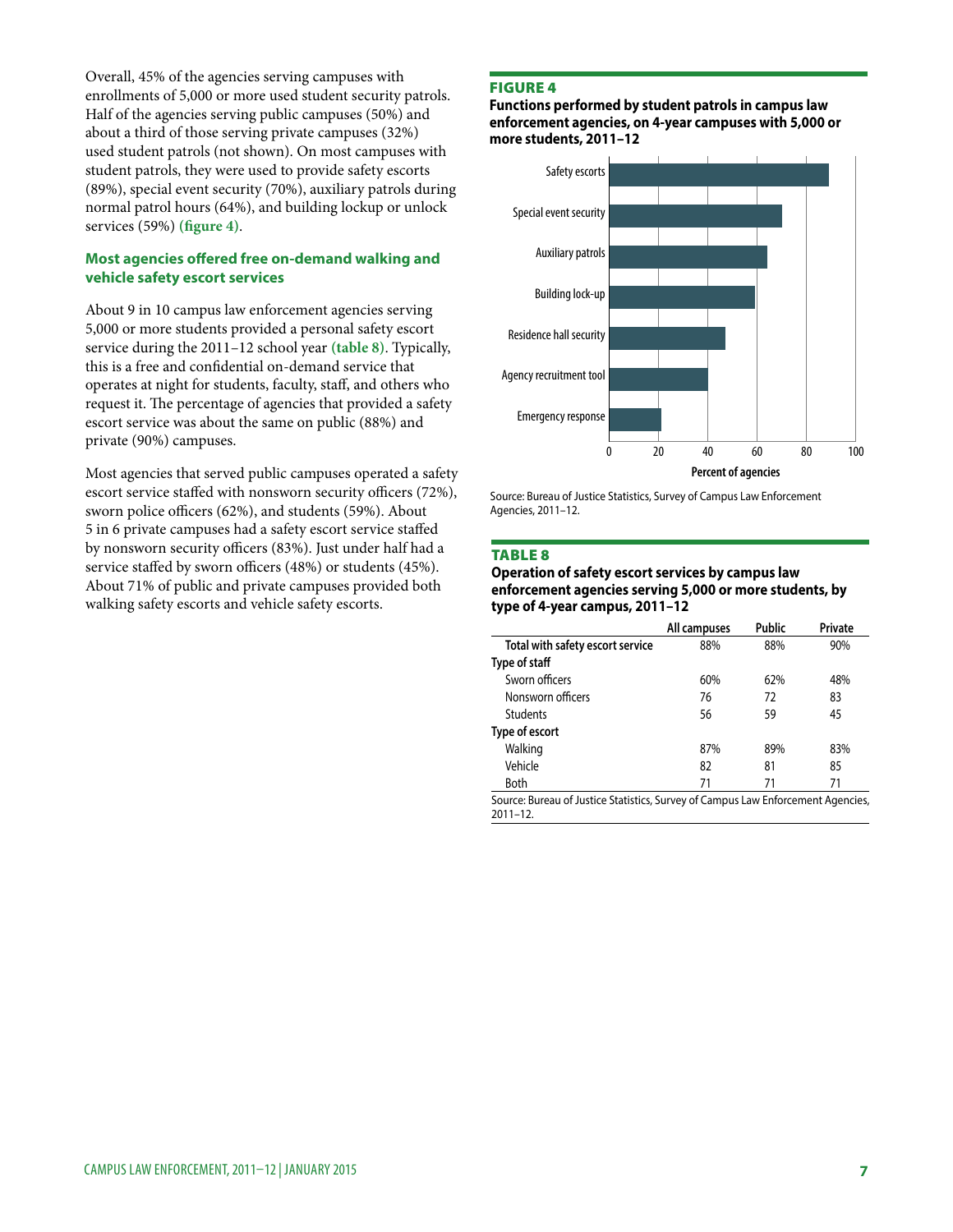#### **Nearly all agencies participated in a 9-1-1 system or had a similar on-campus emergency telephone system**

In an emergency, campus law enforcement agencies could be contacted by picking up a blue-light phone on campus (92%), calling a 3- or 4-digit on-campus emergency phone number (70%), or calling 9-1-1 (65%) **(table 9)**. Almost all campuses (94%) either participated in a 9-1-1 system or provided another emergency number. A higher percentage of agencies serving public campuses (71%) participated in a 9-1-1 system than those serving private campuses (55%). More agencies on private campuses (80%) offered an on-campus emergency number than on public campuses (63%). Nearly two-thirds of public campuses (64%) and about half of private campuses (50%) had both systems (not shown).

About half of the agencies serving public campuses (52%) and about a third of those on private campuses (35%) participated in an enhanced 9-1-1 system, which could

display caller location and identification when available. About three-quarters (74%) of campus law enforcement agencies had an emergency telephone system that displayed the number of a wireless caller **(table 10)**. Fewer agencies had a system that could display the general (13%) or specific (4%) location of a wireless caller.

Other advanced features of campus emergency telephone systems included recorded phone calls available for immediate playback (65%), "phone patch" call forwarding when dispatch was not available (39%), and reverse 9-1-1 call-back (30%). Nearly all sworn (94%) and nonsworn (92%) agencies were responsible for dispatching calls for service (not shown).

#### **TABLE 9**

#### **Emergency telephone systems of campus law enforcement agencies, by type and size of 4-year campus, 2011–12**

|                                |                                          | 9-1-1 system        |                          |                                   |                                   |  |
|--------------------------------|------------------------------------------|---------------------|--------------------------|-----------------------------------|-----------------------------------|--|
| Type and size of 4-year campus | Total using 9-1-1 or<br>on-campus number | Anv 9-1-1<br>system | Enhanced 9-1-1<br>system | On-campus 3- or<br>4-digit system | <b>Blue light</b><br>phone system |  |
| All campuses                   | 94%                                      | 65%                 | 45%                      | 70%                               | 92%                               |  |
| <b>Public</b>                  | 94%                                      | 71%                 | 52%                      | 63%                               | 93%                               |  |
| 15,000 or more                 | 97                                       | 83                  | 65                       | 52                                | 96                                |  |
| 10,000-14,999                  | 93                                       | 68                  | 53                       | 63                                | 97                                |  |
| 5,000-9,999                    | 93                                       | 69                  | 46                       | 72                                | 93                                |  |
| 2,500-4,999                    | 92                                       | 55                  | 34                       | 69                                | $80*$                             |  |
| Private                        | 94%                                      | 55%                 | 35%                      | 80%                               | 91%                               |  |
| 15,000 or more                 | 88                                       | 52                  | 36                       | 76                                | 100                               |  |
| 10.000-14.999                  | 88                                       | 60                  | 28                       | 64                                | 92                                |  |
| 5,000-9,999                    | 97                                       | 54                  | 42                       | 81                                | 93                                |  |
| 2.500-4.999                    | 95                                       | 55                  | 34                       | 83                                | $85*$                             |  |

\*Data are from the 2004-05 BJS Survey of Campus Law Enforcement Agencies. These agencies received the short survey questionnaire which did not include the blue-light phone question. The maximum increase from 2004–05 to 2011–12 in any of the larger enrollment categories was 3%.

Source: Bureau of Justice Statistics, Survey of Campus Law Enforcement Agencies, 2011–12.

#### **TABLE 10**

#### **Enhanced features of emergency phone systems used by campus law enforcement agencies, by type and size of 4-year campus, 2011–12**

| Type and size of 4-year campus                                                            | Phone patch call<br>forwarding when<br>dispatch not<br>available | Reverse 9-1-1<br>call-back<br>available | <b>Recorded calls</b><br>available for<br>immediate playback | Displays phone<br>number of<br>wireless caller | Displays general<br>location of<br>wireless caller | Displays exact<br>location of<br>wireless caller |
|-------------------------------------------------------------------------------------------|------------------------------------------------------------------|-----------------------------------------|--------------------------------------------------------------|------------------------------------------------|----------------------------------------------------|--------------------------------------------------|
| All campuses                                                                              | 39%                                                              | 30%                                     | 65%                                                          | 74%                                            | 13%                                                | 4%                                               |
| <b>Public</b>                                                                             | 35%                                                              | 36%                                     | 76%                                                          | 73%                                            | 18%                                                | 7%                                               |
| 15,000 or more                                                                            | 28                                                               | 49                                      | 93                                                           | 77                                             | 30                                                 | 12                                               |
| 10.000-14.999                                                                             | 30                                                               | 36                                      | 85                                                           | 75                                             | 14                                                 |                                                  |
| 5,000-9,999                                                                               | 40                                                               | 28                                      | 70                                                           | 67                                             | 13                                                 |                                                  |
| 2,500-4,999                                                                               | 46                                                               | 22                                      | 45                                                           | 74                                             |                                                    |                                                  |
| Private                                                                                   | 44%                                                              | 22%                                     | 50%                                                          | 75%                                            | 5%                                                 | 2%                                               |
| 15,000 or more                                                                            | 28                                                               | 24                                      | 92                                                           | 84                                             | 12                                                 |                                                  |
| 10.000-14.999                                                                             | 32                                                               | 24                                      | 68                                                           | 75                                             | 8                                                  |                                                  |
| 5,000-9,999                                                                               | 41                                                               | 23                                      | 57                                                           | 70                                             |                                                    | n                                                |
| 2,500-4,999                                                                               | 48                                                               | 21                                      | 39                                                           | 76                                             |                                                    | 0                                                |
| Source: Bureau of Justice Statistics, Survey of Campus Law Enforcement Agencies, 2011-12. |                                                                  |                                         |                                                              |                                                |                                                    |                                                  |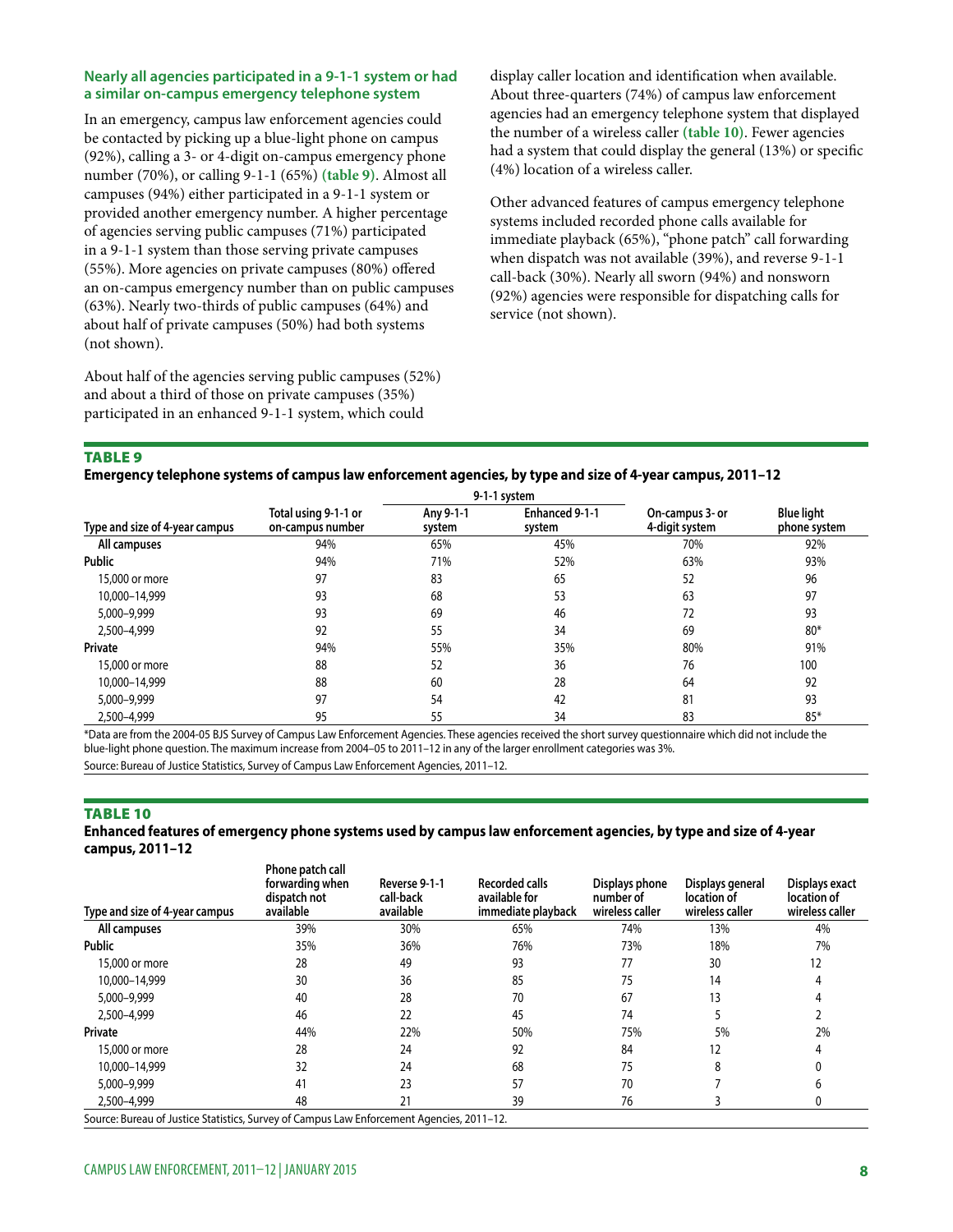#### **Nearly all sworn officers were authorized to use a sidearm, chemical spray, and baton**

Nearly all of the agencies that employed sworn police officers authorized them to use a sidearm (94%), chemical or pepper spray (94%), and a baton (93%) **(table 11)**. Fewer than half (40%) of these agencies authorized their sworn officers to use a conducted energy device (such as a Taser).

Among agencies that employed only nonsworn security officers, 11% authorized them to carry a sidearm. About half of agencies authorized nonsworn officers to use chemical or pepper spray (48%), and about a third authorized them to use a baton (32%). Few nonsworn agencies authorized their officers to use a conducted energy device (4%). In agencies employing both nonsworn and sworn officers, the nonsworn officers were somewhat less likely to be authorized to use a sidearm (4%), chemical or pepper spray (44%), or a baton (21%) than in agencies that employed only nonsworn officers (not shown).

Overall, 96% of sworn officers were employed by an agency that authorized them to use chemical or pepper spray, compared to 39% of nonsworn officers **(figure 5)**. Two percent of nonsworn officers were employed by an agency that authorized them to use a conducted energy device, compared to 38% of sworn officers.

# Figure 5

**Nonlethal weapons authorized for use by sworn and nonsworn officers in campus law enforcement agencies on 4-year campuses with 2,500 or more students, 2011–12** 



Source: Bureau of Justice Statistics, Survey of Campus Law Enforcement Agencies, 2011–12.

# Table 11

#### **Weapons authorized for use by campus law enforcement agencies, by type and size of 4-year campus, 2011–12**

|                                                                           | Sworn officers  |               |                           |                            | Nonsworn officers |               |                           |                            |
|---------------------------------------------------------------------------|-----------------|---------------|---------------------------|----------------------------|-------------------|---------------|---------------------------|----------------------------|
| Type and size of 4-year campus                                            | <b>Sidearms</b> | <b>Batons</b> | Chemical/<br>pepper spray | Conducted<br>energy device | <b>Sidearms</b>   | <b>Batons</b> | Chemical/<br>pepper spray | Conducted<br>energy device |
| All campuses                                                              | 94%             | 93%           | 94%                       | 40%                        | 11%               | 32%           | 48%                       | 4%                         |
| <b>Public</b>                                                             | 98%             | 95%           | 95%                       | 45%                        | 0%                | 39%           | 58%                       | 6%                         |
| 15,000 or more                                                            | 98              | 97            | 98                        | 54                         |                   | 67            | 83                        |                            |
| 10.000-14.999                                                             | 100             | 94            | 96                        | 43                         |                   | 33            | 67                        |                            |
| 5,000-9,999                                                               | 98              | 93            | 92                        | 38                         |                   | 27            | 45                        | 18                         |
| 2,500-4,999                                                               | 99              | 93            | 93                        | 39                         |                   | 36            | 55                        |                            |
| Private                                                                   | 82%             | 86%           | 89%                       | 23%                        | 13%               | 31%           | 46%                       | 4%                         |
| 15,000 or more                                                            | 94              | 93            | 93                        | 13                         | 27                | 18            | 45                        |                            |
| 10.000-14.999                                                             | 89              | 93            | 100                       | 27                         | ጸ                 | 31            | 38                        |                            |
| 5,000-9,999                                                               | 81              | 86            | 89                        | 23                         | 23                | 42            | 45                        |                            |
| 2,500-4,999                                                               | 77              | 83            | 85                        | 25                         | 10                | 30            | 47                        |                            |
| Note: See appendix table 7 for other types of weapons authorized for use. |                 |               |                           |                            |                   |               |                           |                            |

Note: See appendix table 7 for other types of weapons authorized for use.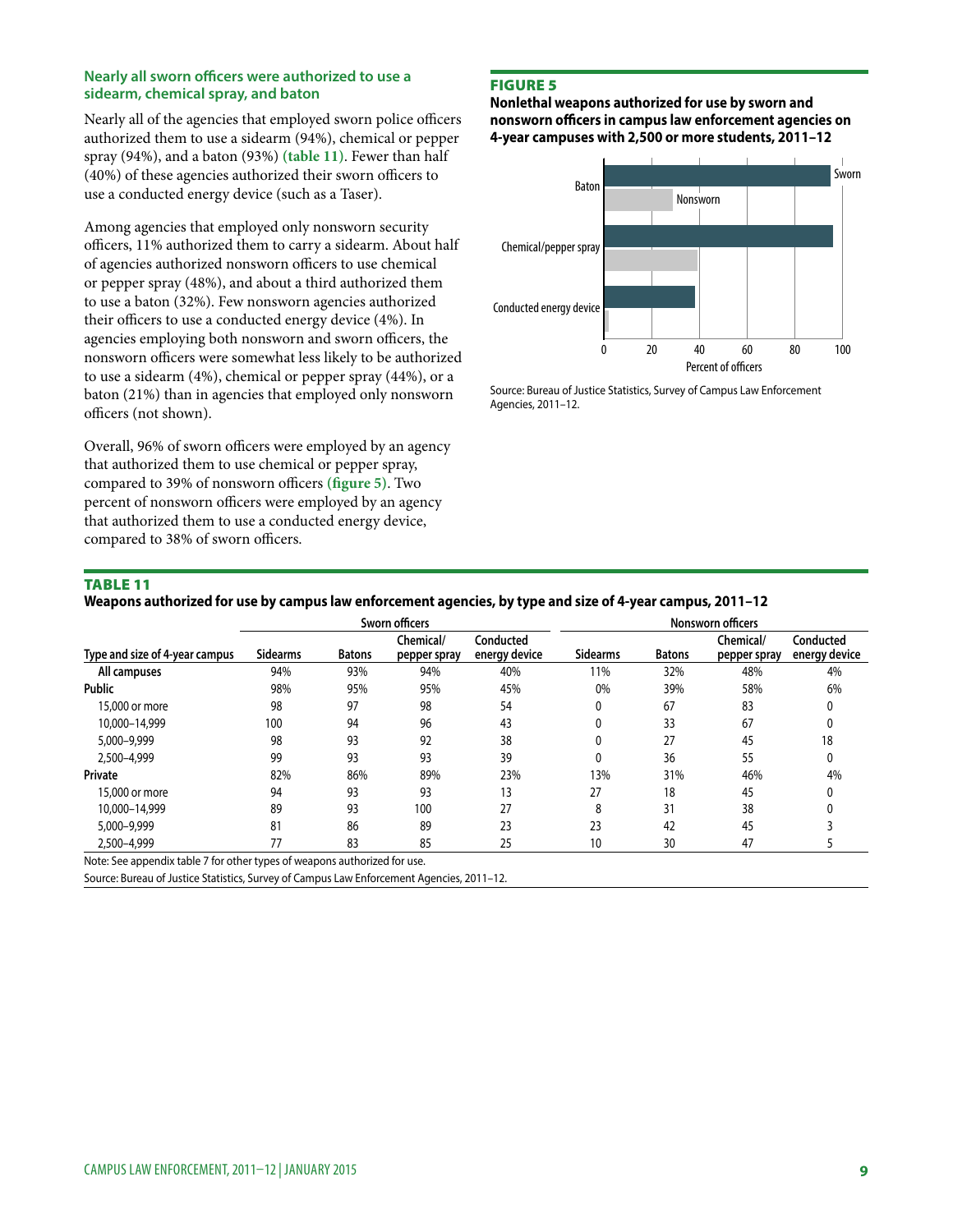#### **Patrol officers used in-field computers in about twice as many agencies during 2011–12, compared to 2004–05**

Patrol officers were using in-field computers in about half (52%) of campus law enforcement agencies serving 2,500 or more students during 2011–12, compared to about a quarter (27%) of agencies during 2004–05. Most agencies serving public campuses with 5,000 or more students and private campuses with 10,000 or more students used in-field computers during 2011–12 **(table 12)**. During 2011–12, agencies employing sworn officers (64%) were about three times as likely to use in-field computers as agencies that employed only nonsworn officers (20%) (not shown).

#### Table 12

**Use of electronic devices by patrol officers in campus law enforcement agencies, by type and size of 4-year campus, 2011–12**

|                  | Total using           | In-field computers/terminals |                     |          |                  |
|------------------|-----------------------|------------------------------|---------------------|----------|------------------|
| Type and size of | electronic<br>devices | Total                        | Vehicle-<br>mounted | Portable | Other<br>devices |
| 4-year campus    |                       |                              |                     |          |                  |
| All campuses     | 71%                   | 52%                          | 42%                 | 22%      | 50%              |
| Public           | 79%                   | 63%                          | 55%                 | 24%      | 54%              |
| 15,000 or more   | 84                    | 76                           | 66                  | 32       | 59               |
| 10.000-14.999    | 77                    | 64                           | 59                  | 18       | 54               |
| 5,000-9,999      | 78                    | 61                           | 52                  | 22       | 49               |
| 2.500-4.999      | 70                    | 43                           | 33                  | 19       | 54               |
| Private          | 59%                   | 35%                          | 25%                 | 18%      | 45%              |
| 15,000 or more   | 78                    | 59                           | 44                  | 26       | 56               |
| 10.000-14.999    | 79                    | 61                           | 50                  | 14       | 32               |
| 5,000-9,999      | 68                    | 42                           | 34                  | 21       | 49               |
| 2.500-4.999      | 51                    | 26                           | 16                  | 17       | 43               |

Source: Bureau of Justice Statistics, Survey of Campus Law Enforcement Agencies, 2011–12.

Half of campus law enforcement agencies provided patrol officers with handheld electronic devices (such as smart phones or personal digital assistants) during the 2011–12 school year. Overall, patrol officers in 71% of campus law enforcement agencies used either in-field computers or handheld devices during 2011–12.

A majority of agencies on both public (82%) and private (66%) campuses used computer-aided dispatch **(figure 6)**. Most agencies serving public campuses also used computers for inter-agency information sharing (70%) and in-field reporting (60%). About a third of the agencies serving public (36%) and private (29%) campuses used computers for crime mapping.

Agencies that employed sworn officers were about twice as likely as those that employed only nonsworn officers to use computers for dispatch (83% sworn versus 47% nonsworn) information sharing (69% versus 32%), in-field reports (59% versus 29%), and crime mapping (37% versus 20%) (not shown).

#### Figure 6

**Selected functions of computers in campus law enforcement agencies on 4-year campuses with 5,000 or more students, 2011–12** 

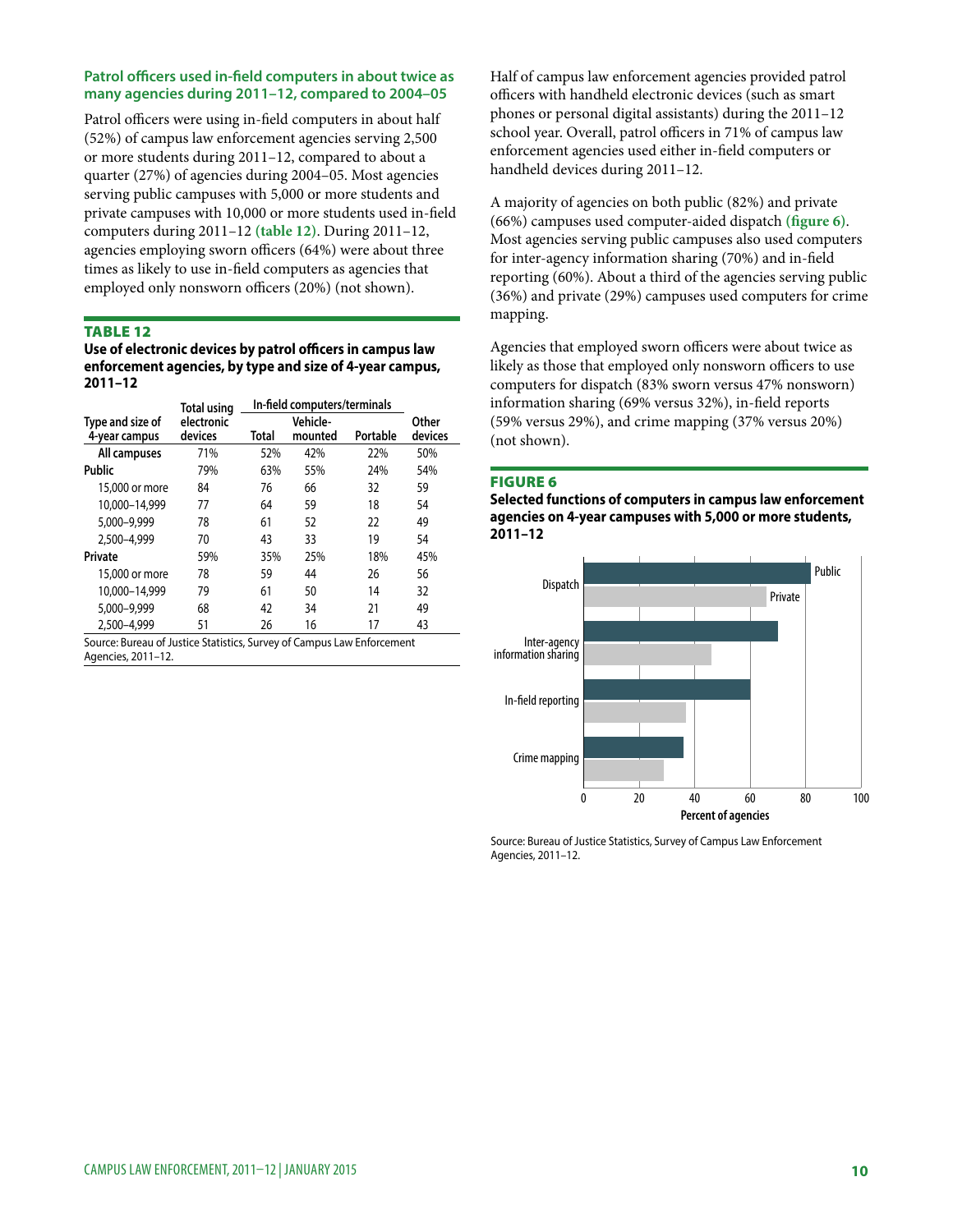## **Agencies provided security for a wide range of campus facilities**

In addition to the core law enforcement functions of patrol and response, campus law enforcement agencies performed numerous functions related to the security of campus buildings, facilities, and property. For more than 80% of sworn and nonsworn agencies, these responsibilities included general security functions, such as locking and unlocking buildings (92% sworn versus 100% nonsworn),

#### Table 13

#### **Functions performed by sworn and nonsworn campus law enforcement agencies serving 4-year campuses with 2,500 or more students, 2011–12**

| <b>Type of function</b>                                                                      | Sworn | Nonsworn       |
|----------------------------------------------------------------------------------------------|-------|----------------|
| <b>Security functions</b>                                                                    |       |                |
| Access control (including electronic access)                                                 | 83%   | 95%            |
| Building lockup/unlock                                                                       | 92    | 100            |
| Central alarm monitoring                                                                     | 85    | 82             |
| Key control                                                                                  | 52    | 71             |
| Monitoring surveillance cameras                                                              | 85    | 93             |
| Executive protection                                                                         | 93    | 68             |
| Arena events                                                                                 | 87    | 81             |
| Auditorium events                                                                            | 98    | 97             |
| Daycare facilities                                                                           | 35    | 25             |
| Educational (K-12) facilities                                                                | 15    | 13             |
| Hazardous biological/chemical materials                                                      | 47    | 43             |
| Library or cultural facilities                                                               | 85    | 74             |
| <b>Medical facilities</b>                                                                    | 37    | 27             |
| Nuclear/Radioactive materials                                                                | 26    | 11             |
| Stadium events                                                                               | 79    | 65             |
| <b>Vehicle-related functions</b>                                                             |       |                |
| Parking administration                                                                       | 63%   | 88%            |
| Parking enforcement                                                                          | 91    | 95             |
| Traffic accident investigation                                                               | 97    | 79             |
| Traffic direction and control                                                                | 99    | 93             |
| Traffic law enforcement                                                                      | 94    | 47             |
| Transportation system management                                                             | 31    | 43             |
| Vehicle registration for on-campus use                                                       | 50    | 72             |
| Special public safety functions                                                              |       |                |
| Animal control                                                                               | 51%   | 52%            |
| Dispatching calls for service                                                                | 94    | 93             |
| Emergency fire services                                                                      | 36    | 55             |
| Emergency management                                                                         | 89    | 94             |
| <b>Emergency medical services</b>                                                            | 56    | 67             |
| Environmental health/safety                                                                  | 41    | 62             |
| Fire inspection                                                                              | 28    | 62             |
| Fire prevention education                                                                    | 40    | 74             |
| Temporary lock-up facility (overnight)                                                       | 3     | 4              |
| Temporary holding cell (not for overnight)                                                   | 23    | $\overline{2}$ |
| <b>Specialized functions</b>                                                                 |       |                |
| Bomb/explosive disposal or detection                                                         | 22%   | 4%             |
| Search and rescue                                                                            | 32    | 18             |
| Tactical operations (SWAT)                                                                   | 27    | 1              |
| Task force participation                                                                     | 59    | 20             |
| Underwater recovery                                                                          | 1     | 0              |
| Source: Bureau of Justice Statistics, Survey of Campus Law Enforcement Agencies,<br>2011-12. |       |                |

monitoring surveillance cameras (85% versus 93%), controlling access to facilities (83% versus 95%), and monitoring central alarm systems (85% versus 82%) **(table 13)**.

The majority of sworn and nonsworn campus law enforcement agencies were also responsible for vehiclerelated functions, such as directing and controlling traffic (99% sworn versus 93% nonsworn), enforcing parking restrictions (91% versus 95%), and investigating traffic accidents (97% versus 79%). Nearly all sworn agencies (94%) also enforced traffic laws, compared to about half of nonsworn agencies (47%). Nearly three-quarters (72%) of nonsworn agencies administered vehicle registration systems, compared to half (50%) of sworn agencies. Campus law enforcement agencies operated a wide range of vehicles to support many of the functions they performed (appendix table 8).

#### **Agencies serving public campuses were more likely to meet with groups working to prevent domestic and sexual violence**

During the 2011–12 school year, most agencies met regularly with campus administrators and officials (97%), other law enforcement agencies (93%), faculty and staff organizations (87%), student housing groups (86%), student organizations (81%), and student government leaders (80%) to discuss crime-related problems **(table 14)**. A majority also met regularly with sexual violence prevention groups (69%), domestic violence prevention groups (60%), and advocacy groups (55%).

#### Table 14

**Groups that campus law enforcement agencies met with regularly to discuss crime-related problems on 4-year campuses with 2,500 or more students, 2011–12**

|                                                                                                  | All 4-year |        |         |
|--------------------------------------------------------------------------------------------------|------------|--------|---------|
| Type of group                                                                                    | campuses   | Public | Private |
| Campus administrators/officials                                                                  | 97%        | 98%    | 97%     |
| Other law enforcement agencies                                                                   | 93         | 94     | 91      |
| Faculty/staff organizations                                                                      | 87         | 89     | 84      |
| Student housing groups                                                                           | 86         | 86     | 86      |
| Student organizations                                                                            | 81         | 82     | 79      |
| Student government                                                                               | 80         | 81     | 78      |
| Sexual violence prevention groups                                                                | 69         | 76     | 58      |
| Local public officials                                                                           | 64         | 63     | 67      |
| Domestic violence prevention groups                                                              | 60         | 69     | 48      |
| Advocacy groups                                                                                  | 55         | 64     | 43      |
| Fraternity/sorority groups                                                                       | 53         | 63     | 39      |
| Neighborhood associations                                                                        | 40         | 39     | 43      |
| <b>Business groups</b>                                                                           | 33         | 35     | 30      |
| Religious groups                                                                                 | 25         | 23     | 27      |
| Source: Bureau of Justice Statistics, Survey of Campus Law Enforcement Agencies,<br>$2011 - 12.$ |            |        |         |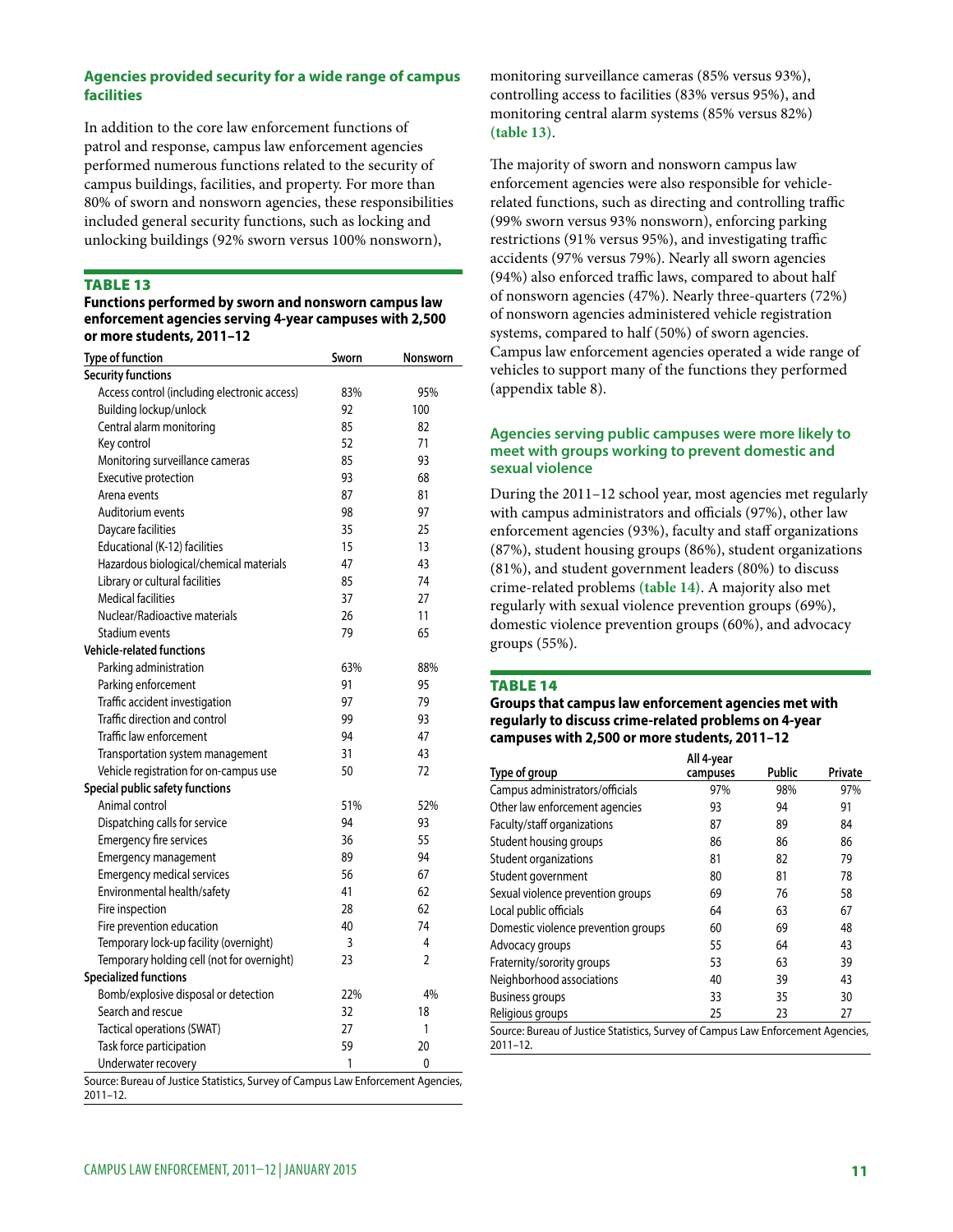# **The Clery Act and reporting campus crime**

The Jeanne Clery Disclosure of Campus Security Policy and Campus Crime Statistics Act was signed into law in 1990 as the Campus Security Act, and it has been amended several times. The act requires institutions of higher education that participate in federal financial aid programs to keep and disclose information about crime on and near their campus. The U.S. Department of Education monitors compliance. Violations can result in penalties of up to \$35,000 per infraction and suspension from federal student financial aid programs. The Clery Act requires institutions to fulfill the following obligations:

- Publish an annual campus security report by October 1 that documents three calendar years of specified campus crime statistics. This report must be made available to current and prospective students and employees. The crime statistics must include incidents occurring on campus, in public areas adjacent to or running through the campus, and at certain off-campus buildings, such as Greek housing and remote classrooms.
- Maintain a timely public log of all crimes reported or otherwise known to campus law enforcement officials. The log must be accessible to the public during normal business hours.
- Give timely warning of crimes that represent a threat to student or employee safety.

Institutions also must submit an annual report to the U.S. Department of Education. The report should include statistics on criminal homicide, sex offenses (forcible and nonforcible), robbery, aggravated assault, burglary, motor vehicle theft, and arson. The report must identify any of these offenses, as well as any incidents of larceny or theft; simple assault; intimidation; and destruction, damage, or vandalism of property that are believed to be hate crimes. The report must also include arrests and disciplinary referrals for liquor law violations, drug law violations, and illegal weapons possession. Clery Act statistics are available at [http://ope.ed.gov/security/.](http://ope.ed.gov/security/)

Campus law enforcement agencies serving 4-year schools with 2,500 or more students handled an average of 5 violent crimes each in 2011, compared to 180 property crimes **(table 15)**. During 2011, violent crimes accounted for 3% of the serious

crimes known to campus agencies, compared to 12% of the serious crimes known to state and local law enforcement agencies nationwide (not shown).

These campus agencies recorded 45 violent crimes per 100,000 students in 2011, a rate which was 27% lower than in 2004 **(figure 7)**. Although the violent crime rate remained higher on private campuses (53) than public campuses (42) in 2011, the difference was much less than in 2004. The overall violent crime rate on campuses was much lower than the U.S. violent crime rate of 386 per 100,000 residents.

Campus law enforcement agencies serving schools with 2,500 or more students recorded 1,049 property crimes per 100,000 students during 2011. As with violent crimes, the overall property crime rate per 100,000 students was higher on private campuses (1,354) than public campuses (994). Campus property crime rates were 35% lower in 2011, compared to 2004. Nationwide, the rate for known serious property crimes was 2,909 per 100,000 residents in 2011, or about three times the campus rate (not shown).

#### Figure 7

**Serious violent crimes per 100,000 students known to campus law enforcement agencies on 4-year campuses with 2,500 or more students, 2004 and 2011**



Source: Bureau of Justice Statistics, Survey of Campus Law Enforcement Agencies, 2011–12 and 2004–05; and U.S. Department of Education, Office of Postsecondary Education, 2011 and 2004.

#### Table 15

**Average number of serious crimes known to campus law enforcement agencies, by type and size of 4-year campus, 2011**

|                                | <b>Violent crimes</b>   |                                       |                         | <b>Property crimes</b> |                       |                          |                 |                   |                        |       |
|--------------------------------|-------------------------|---------------------------------------|-------------------------|------------------------|-----------------------|--------------------------|-----------------|-------------------|------------------------|-------|
| Type and size of 4-year campus | <b>Total</b><br>violent | Murder                                | Forcible<br>sex offense | Robberv                | Aggravated<br>assault | <b>Total</b><br>property | <b>Burglary</b> | Larceny/<br>theft | Motor<br>vehicle theft | Arson |
| All campuses                   |                         | $\overline{\phantom{m}}$              |                         |                        |                       | 180                      | 14              | 163               |                        |       |
| <b>Public</b>                  | h                       | $\hspace{0.05cm}$ – $\hspace{0.05cm}$ |                         |                        |                       | 190                      | 17              | 169               |                        |       |
| 15,000 or more                 | 10                      | --                                    |                         |                        |                       | 303                      | 31              | 265               |                        |       |
| 10,000-14,999                  |                         | $\overline{\phantom{a}}$              |                         |                        |                       | 126                      | 13              | 110               |                        |       |
| 5,000-9,999                    |                         |                                       |                         |                        |                       | 82                       | 10              | 70                |                        |       |
| 2,500-4,999                    |                         | $\overline{\phantom{a}}$              |                         |                        |                       | 91                       | 8               | 82                |                        |       |
| Private                        |                         |                                       |                         | --                     |                       | 154                      | 9               | 144               |                        |       |
| 15,000 or more                 |                         | 0                                     |                         |                        |                       | 311                      | 22              | 286               |                        |       |
| 10,000-14,999                  |                         |                                       |                         |                        |                       | 239                      | 13              | 223               |                        |       |
| 5,000-9,999                    |                         | 0                                     |                         | --                     |                       | 77                       | 9               | 67                |                        |       |
| 2,500-4,999                    |                         | 0                                     |                         | --                     |                       | 51                       | 8               | 42                |                        |       |

--Less than 0.5.

Source: Bureau of Justice Statistics, Survey of Campus Law Enforcement Agencies, 2011–12; U.S. Department of Education, Office of Postsecondary Education, 2011; and FBI Uniform Crime Reports, 2011.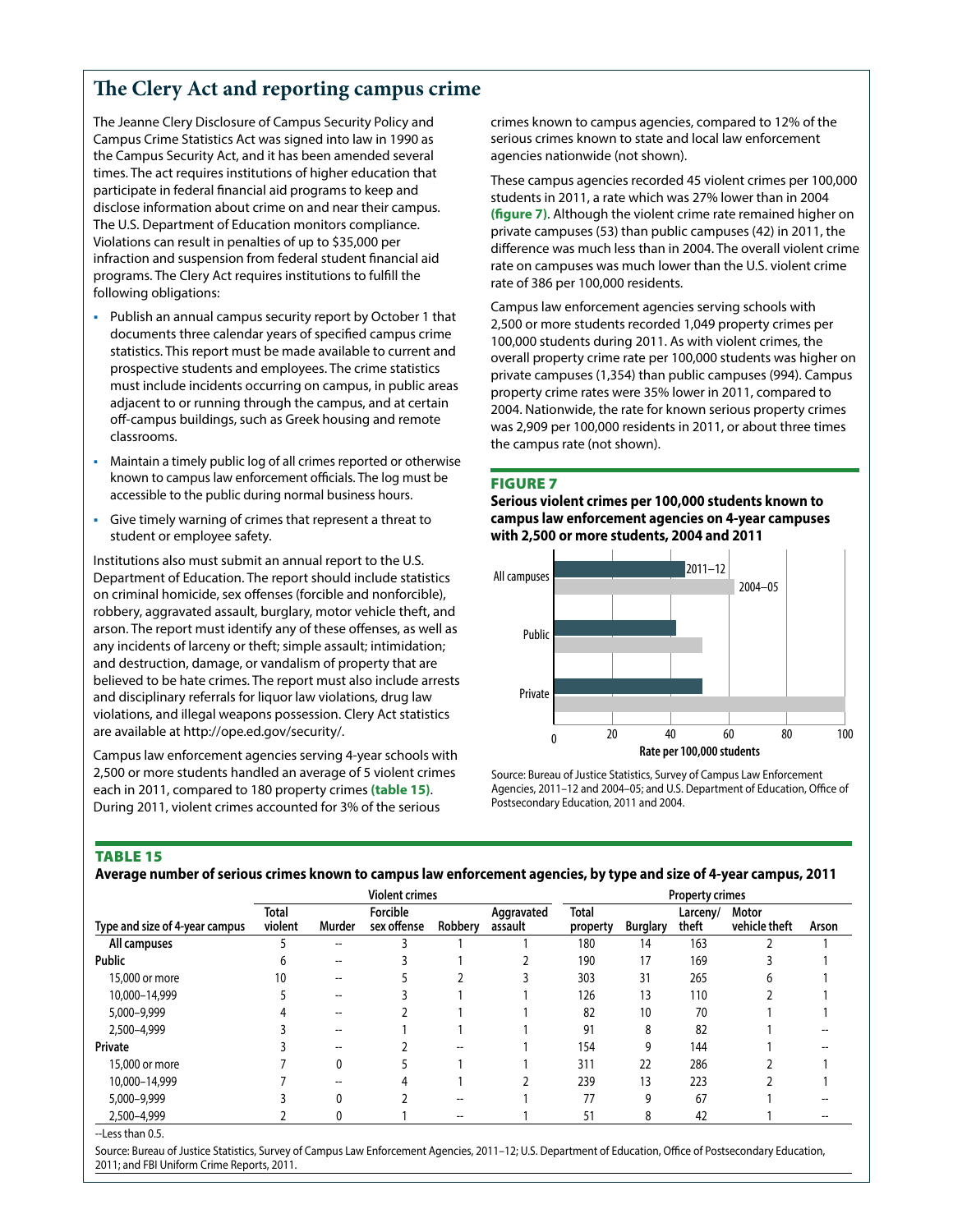Agencies on public campuses were more likely than those on private campuses to have met regularly with most of the types of interest groups included in the survey. The largest differences were observed for advocacy (64% public versus 43% private), domestic violence prevention (69% versus 48%), and sexual violence prevention groups (76% versus 58%).

For all but one of the group types included in both 2004–05 and 2011–012 surveys, there was an increase in the percentage of the agencies meeting with them **(figure 8)**. Increases of more than 10% were observed for local public officials (64% versus 41%), domestic violence groups (63% versus 45%), and advocacy groups (61% versus 48%) **(figure 8)**.

#### **About 4 in 5 agencies had personnel designated to provide alcohol and drug education**

Most agencies serving campuses of 5,000 or more students had personnel specially designated to provide prevention, education, and assistance programs and services to the campus community. More than two-thirds of the agencies had personnel designated to address general crime prevention (91%), general rape prevention (86%), date rape prevention (84%), self-defense training (76%), stalking (75%), victim assistance (72%), and intimate partner violence (69%) **(table 16)**. In addition, about 4 in 5 agencies had personnel addressing drug (79%) and alcohol education (78%).

In some cases, the personnel who addressed these issues were assigned full time to a specialized unit. At least 1 in 10 agencies had specialized units for general crime prevention (28%), community policing (21%), general rape prevention (14%), date rape prevention (14%), victim assistance (12%), self-defense training (11%), alcohol education (10%), drug education (10%), and bicycle and pedestrian safety (10%).

## Figure 8

**Groups that campus law enforcement agencies met with regularly to discuss crime-related problems on 4-year campuses with 2,500 or more students, 2004–05 and 2011–12** 



Source: Bureau of Justice Statistics, Survey of Campus Law Enforcement Agencies, 2011–12 and 2004–05.

#### **TABLE 16**

**Use of designated personnel by campus law enforcement agencies to address crime and safety issues on 4-year campuses with 5,000 or more students, 2011–12**

|                                                                                                          | Total | Assigned full-time<br>to special unit | Other designated<br>personnel |
|----------------------------------------------------------------------------------------------------------|-------|---------------------------------------|-------------------------------|
| General crime prevention                                                                                 | 91%   | 28%                                   | 63%                           |
| General rape prevention                                                                                  | 86    | 14                                    | 72                            |
| Date rape prevention                                                                                     | 84    | 14                                    | 70                            |
| Drug education                                                                                           | 79    | 10                                    | 69                            |
| Alcohol education                                                                                        | 78    | 10                                    | 68                            |
| Self-defense training                                                                                    | 76    | 11                                    | 65                            |
| Stalking                                                                                                 | 75    | 7                                     | 68                            |
| Community policing                                                                                       | 74    | 21                                    | 53                            |
| Victim assistance                                                                                        | 72    | 12                                    | 60                            |
| Bicycle/pedestrian safety                                                                                | 71    | 10                                    | 61                            |
| Social network abuse                                                                                     | 70    | 8                                     | 62                            |
| Intimate partner violence                                                                                | 69    | 7                                     | 62                            |
| Identity theft                                                                                           | 68    | 8                                     | 60                            |
| Cybercrime                                                                                               | 62    | 8                                     | 54                            |
| Research and planning                                                                                    | 61    | 8                                     | 53                            |
| Bias/hate crime                                                                                          | 58    | 6                                     | 52                            |
| White collar crime                                                                                       | 52    | 5                                     | 47                            |
| Suicide prevention                                                                                       | 49    | 4                                     | 45                            |
| Source: Bureau of Justice Statistics, Survey of Campus Law Enforcement Agencies,<br>2011-12 and 2004-05. |       |                                       |                               |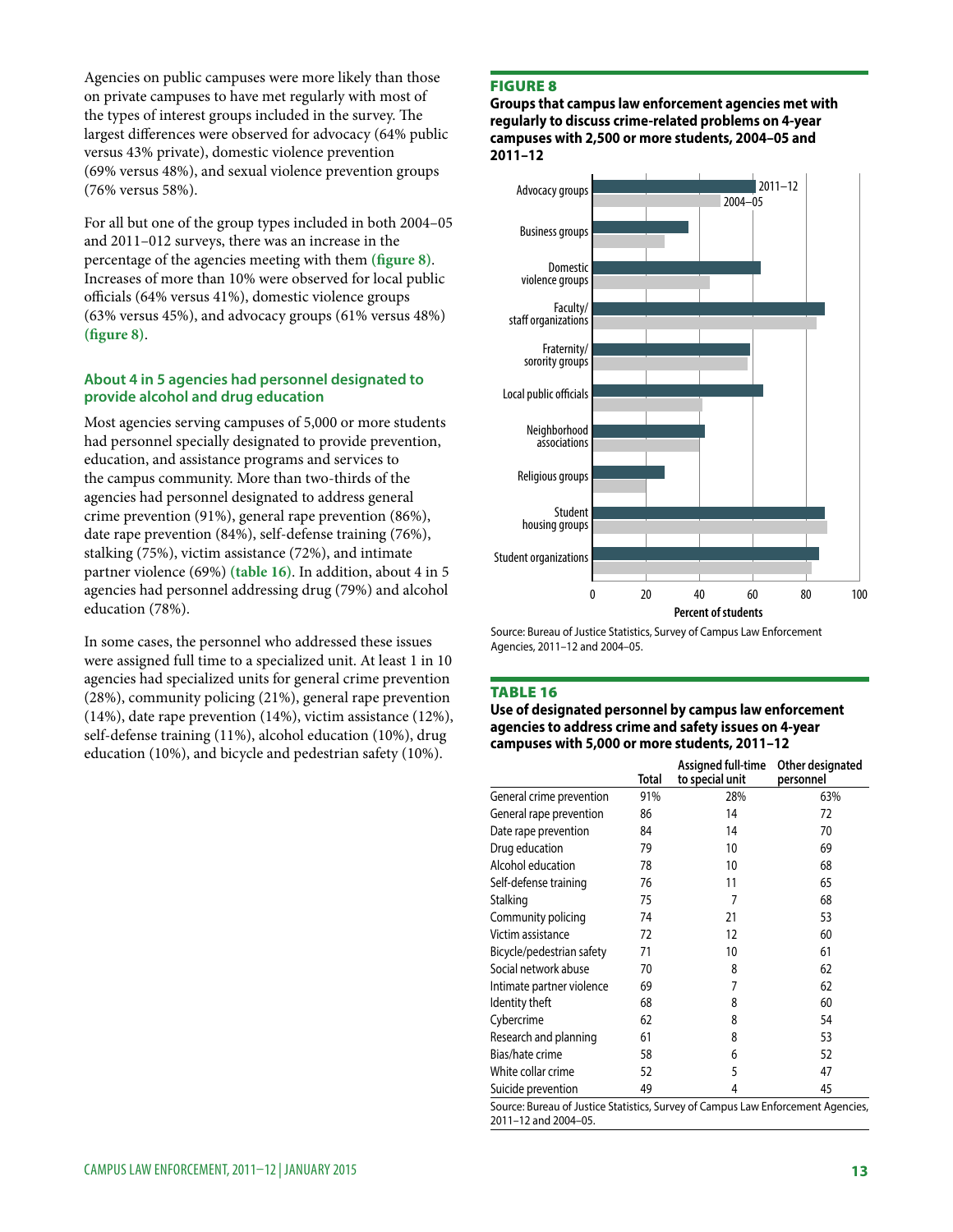#### **More agencies had personnel designated to address stalking, alcohol education, and victim assistance in 2011–12, compared to 2004–05**

For all but one of the interest group types included in both 2004–05 and 2011–12 surveys, there was an increase in the percentage of agencies meeting with them **(figure 9)**. Increases of 5% were observed for stalking (76% versus 67%), alcohol education (80% versus 74%), and victim assistance (72% versus 67%).

# **A majority of the agencies on both public and private campuses engaged in a range of emergency preparedness activities**

The 2004–05 BJS Survey of Campus Law Enforcement Agencies helped assess the impact of the terrorist attacks of September 11, 2001, on the emergency preparedness policies and practices of campus law enforcement agencies. In the years following that survey, the mass shootings at Virginia Tech in 2007 and Northern Illinois University in 2008 occurred. The 2011–12 survey provides some measures of how campus law enforcement agencies have responded to these and similar incidents by further developing their emergency preparedness capabilities.

During 2011–12, more agencies serving public campuses, compared to private campuses, disseminated information to increase citizen preparedness (90% public compared to 81% private), had formal intelligence-sharing agreements with other law enforcement agencies (74% versus 62%), and designed or revised a preparedness plan for a school shooting (86% versus 81%) **(table 17)**. A slightly higher percentage of the agencies on private campuses (85%) than on public campuses (81%) designed or revised a preparedness plan for an emergency evacuation. Nearly all agencies on both public (99%) and private (98%) campuses participated in campus meetings regarding emergency preparedness plans.

# Figure 9

**Special problem or task Campus law enforcement agencies with designated personnel to address special problems or tasks on 4-year schools with 5,000 or more students, 2004–05 and 2011–12** 



Source: Bureau of Justice Statistics, Survey of Campus Law Enforcement Agencies, 2011–12 and 2004–05.

#### Table 17

#### **Emergency preparedness activities of campus law enforcement agencies on 4-year campuses with 2,500 or more students, 2011–12**

|                                                                                | Total | Public | Private |
|--------------------------------------------------------------------------------|-------|--------|---------|
| Disseminated information to increase<br>citizen preparedness                   | 86%   | 90%    | 81%     |
| Formal intelligence-sharing agreements<br>with other law enforcement agencies  | 69    | 74     | 62      |
| Participated in campus meetings regarding<br>emergency preparedness plans      | 98    | 99     | 98      |
| Designed/revised a preparedness plan<br>for a school shooting                  | 84    | 86     | 81      |
| Designed/revised a preparedness plan<br>for an emergency campus evacuation     | 83    | 81     | 85      |
| Course Burgau of Lustice Ctatistics, Curvey of Campus Law Enforcement Agencies |       |        |         |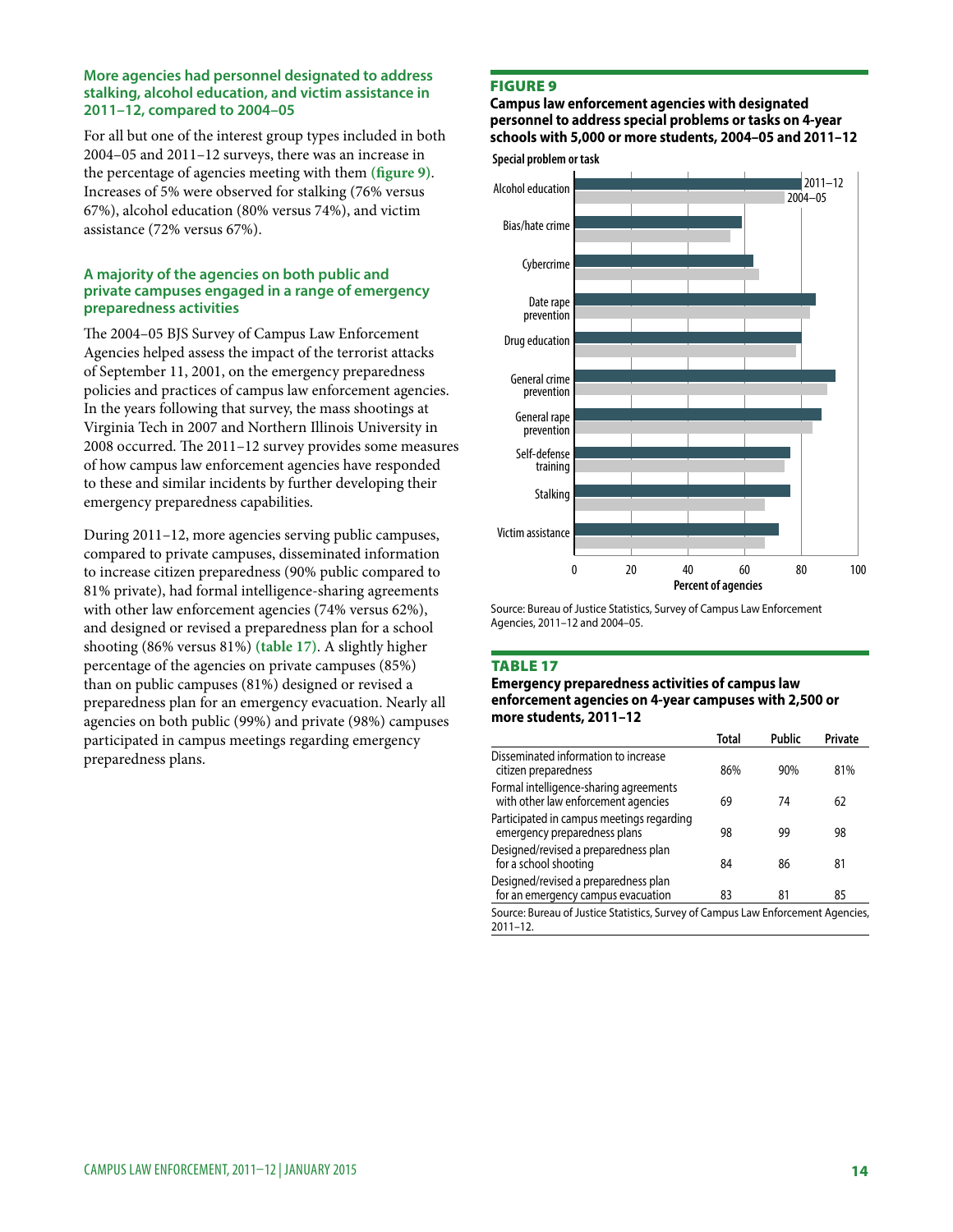#### **Between the 2004–05 and 2011–12 school years, the percentage of agencies participating in emergency preparedness activities increased**

The percentage of agencies that held meetings with campus administrators and staff regarding emergency preparedness increased from 91% in 2004–05 to 99% in 2011–12 **(figure 10)**. Increases also occurred in the percentage of agencies that disseminated information to increase citizen preparedness and maintained formal intelligence-sharing agreements with other law enforcement agencies.

Almost all (97%) campus law enforcement agencies serving 5,000 or more students reported they were participants in active shooter training during 2011–12. This training was usually in the form of workshops, seminars, and lectures (95%) and typically involved the use of mock exercises and scenarios (90%). About a third of agencies participated in active shooter training that included the use of virtual reality systems (31%) (not shown).

#### Figure 10

**Emergency preparedness activities of campus law enforcement agencies on 4-year campuses with 2,500 or more students, 2004–05 and 2011–12**



Source: Bureau of Justice Statistics, Survey of Campus Law Enforcement Agencies, 2011–12 and 2004–05.

#### **More agencies on public campuses than on private campuses had radio systems that were fully interoperable with other first responders' systems**

About half (48%) of campus law enforcement agencies serving campuses with 2,500 or more students used a radio system that was fully interoperable with the systems used by local law enforcement agencies, fire departments, and other first responders **(table 18)**. Another 30% reported their system was partially interoperable with other first responder systems. Agencies serving public campuses (64%) were more than twice as likely as those on private campuses (26%) to have a system that was fully interoperable. Nearly all of the agencies on public campuses (93%) had systems that were either fully or partially interoperable, compared to just over half on private campuses (57%).

#### Table 18

#### **Interoperability of radio systems used by campus law enforcement agencies, by type and size of 4-year campus, 2011–12**

| Type and size of 4-year campus | Total | Full | Partial | None |
|--------------------------------|-------|------|---------|------|
| All campuses                   | 100%  | 48%  | 30%     | 22%  |
| Public                         | 100%  | 64%  | 29%     | 7%   |
| 15,000 or more                 | 100%  | 70   | 25      | 5    |
| 10.000-14.999                  | 100%  | 64   | 25      | 11   |
| 5,000-9,999                    | 100%  | 58   | 33      | 9    |
| 2.500-4.999                    | 100%  | 62   | 34      | 4    |
| Private                        | 100%  | 26%  | 31%     | 43%  |
| 15,000 or more                 | 100%  | 28   | 44      | 28   |
| 10.000-14.999                  | 100%  | 32   | 44      | 24   |
| 5,000-9,999                    | 100%  | 29   | 34      | 37   |
| 2,500-4,999                    | 100%  | 23   | 26      | 50   |

Note: Detail may not sum to total due to rounding.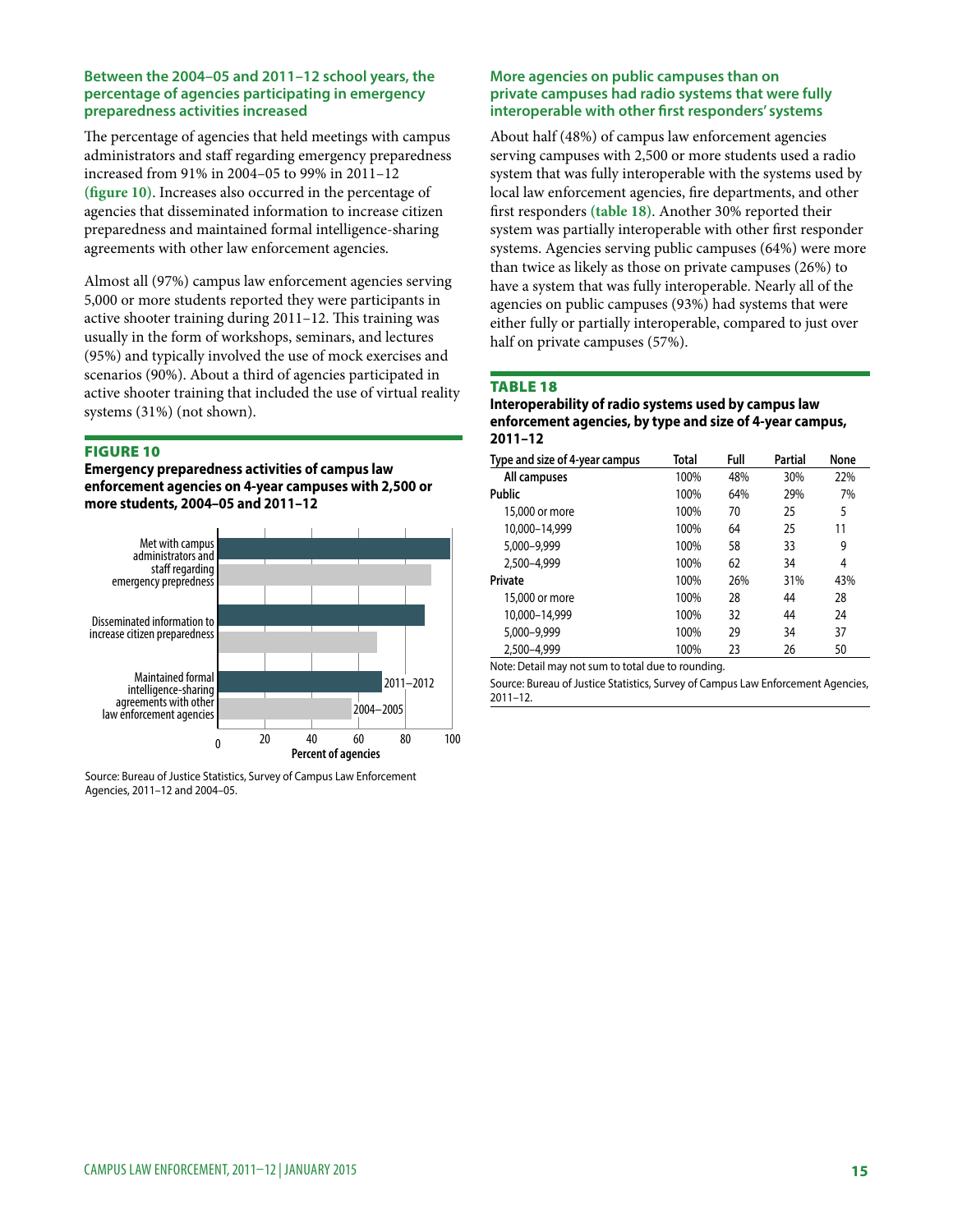#### **Most campuses had a mass notification system to alert and instruct students, faculty, and staff in an emergency situation**

The recognized potential for an emergency to occur on campus has resulted in the development of sophisticated mass notification systems that can alert students, faculty, and staff about a situation and provide critical information and instructions. Survey questions regarding mass notification systems were asked for the first time in the 2011–12 BJS survey and covered agencies serving campuses with 5,000 or more students. All but a few of these campuses reported they had a mass notification system available for students, faculty, and staff.

Nearly two-thirds (63%) of the campuses had opt-in systems that allowed first-year students to enroll voluntarily **(table 19)**. Most of the remainder had opt-out mass notification systems that required students to enroll, but allowed them to discontinue their enrollment at some point if they preferred. For faculty, administrators, and staff, about 70% of campuses had voluntary opt-in mass notification systems, and 26% used a mandatory opt-out format.

Campus mass notification systems used a wide variety of methods for alerting the campus community and conveying emergency information and instructions. The most common methods used were e-mail (100% of students covered), text messages (99%), and websites (98%) **(figure 11)**. About three-quarters of students were enrolled on campuses that used cell phone calls (77%) and voicemails (73%). About half of students were enrolled on campuses that used sirens (56%), outdoor speakers (54%), radio (52%), and television (46%).

# **TABLE 19**

#### **Use of mass notification systems on 4-year campuses with 5,000 or more students, 2011–12**

| Type of system used | Total | <b>Public</b> | Private |
|---------------------|-------|---------------|---------|
| <b>Students</b>     | 100%  | 100%          | 100%    |
| Voluntary, opt-in   | 63%   | 66%           | 55%     |
| Mandatory, opt-out  | 33    | 31            | 39      |
| Other               | 3     | 3             | 6       |
| Not available       | --    |               |         |
| Faculty/staff       | 100%  | 100%          | 100%    |
| Voluntary, opt-in   | 70%   | 72%           | 64%     |
| Mandatory, opt-out  | 26    | 24            | 29      |
| Other               | 4     | 4             | 5       |
| Not available       | --    |               | 2       |

Note: Detail may not sum to total due to rounding.

--Less than 0.5%.

Source: Bureau of Justice Statistics, Survey of Campus Law Enforcement Agencies, 2011–12.

#### Figure 11

#### **Percent of students enrolled on campuses using mass notification methods on 4-year campuses with 5,000 or more students, 2011–12**



Source: Bureau of Justice Statistics, Survey of Campus Law Enforcement Agencies, 2011–12.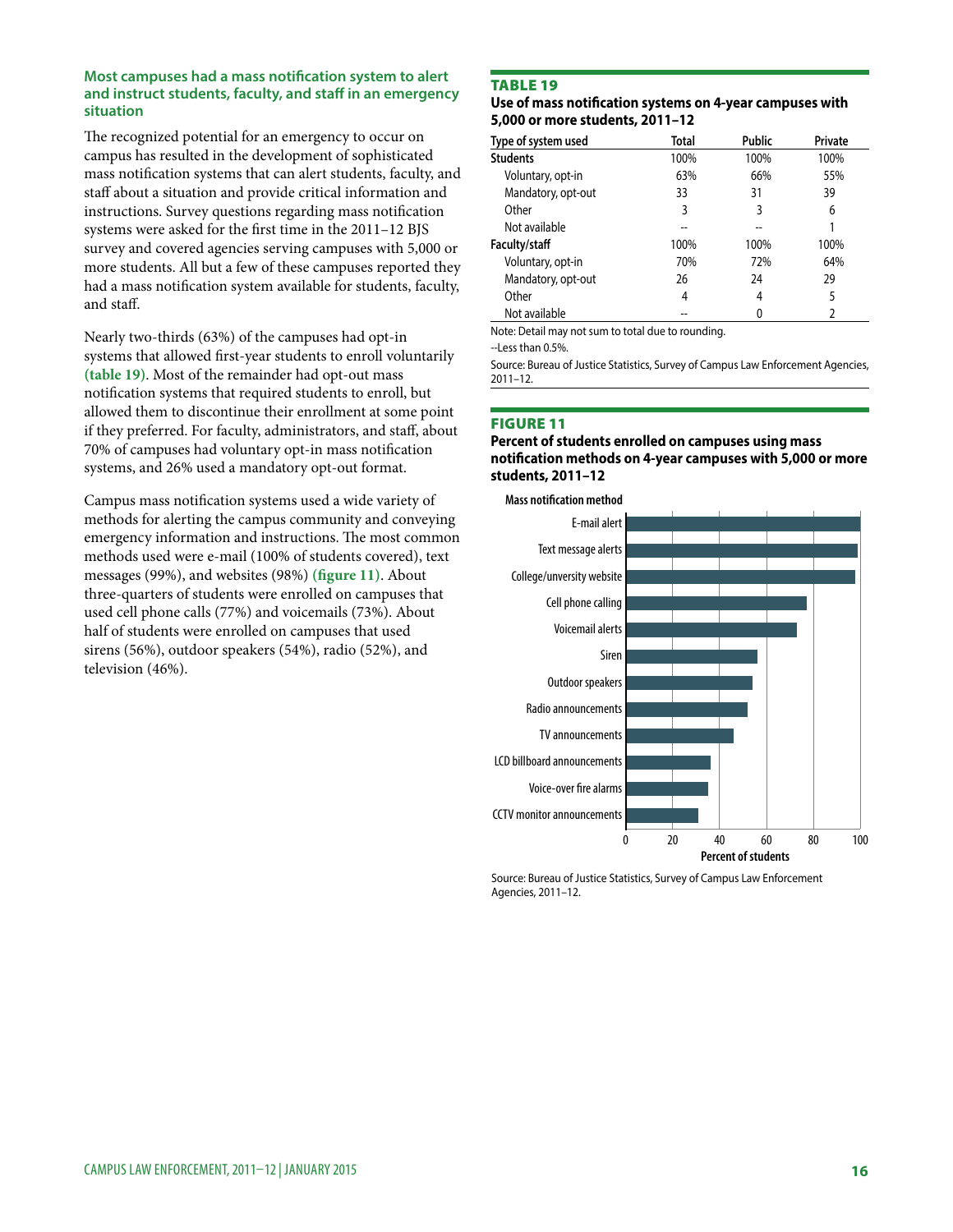#### **The hiring process for sworn campus police officers typically involved more than twice as many screening methods as nonsworn officers**

To employ the most qualified officers, campus law enforcement agencies use numerous screening methods. Typically, sworn officers must undergo a considerably more rigorous screening process prior to hiring than their nonsworn counterparts. Of the 20 screening methods included in the 2011–12 survey, a majority of sworn officers worked in agencies that used 12 methods for hiring sworn officers. Most nonsworn officers worked in agencies that used five of the screening methods for hiring nonsworn officers. The five screening methods generally used for both sworn and nonsworn officers included personal interviews, criminal record checks, reference checks, background investigations, and driving record checks **(figure 12)**.

Screening methods used for more than three-quarters of sworn officers but less than half of nonsworn officers included medical exams, drug tests, and psychological evaluations. Screening methods used for more than half of sworn officers, but less than half of nonsworn officers, included credit history checks, physical agility tests, personality inventories, and written aptitude tests. Overall, none of the screening methods included in the survey was used for a larger percentage of nonsworn officers than sworn ones.

#### **On average, sworn campus police officers were required to complete about 4 times the training as nonsworn officers prior to employment**

There was also a significant difference in the amount of training required of new sworn officers compared to nonsworn officers. The average training requirement for entry-level sworn officers during 2011–12 was 1,027 hours, with approximately two-thirds of it in the classroom and a third in the field **(figure 13)**. Nonsworn officers were required to complete an average of about 230 hours of training, which were split almost evenly between classroom and field training.

# Figure 12

#### **Methods used by campus law enforcement agencies to screen applicants for entry-level officer positions on 4-year campuses with 2,500 or more students, 2011–12**

Percent of nonsworn security officers



Source: Bureau of Justice Statistics, Survey of Campus Law Enforcement Agencies, 2011–12.

#### Figure 13

**Average training requirements for entry-level officers in campus law enforcement agencies on 4-year campuses with 2,500 or more students, 2011–12**

**Required training hours**

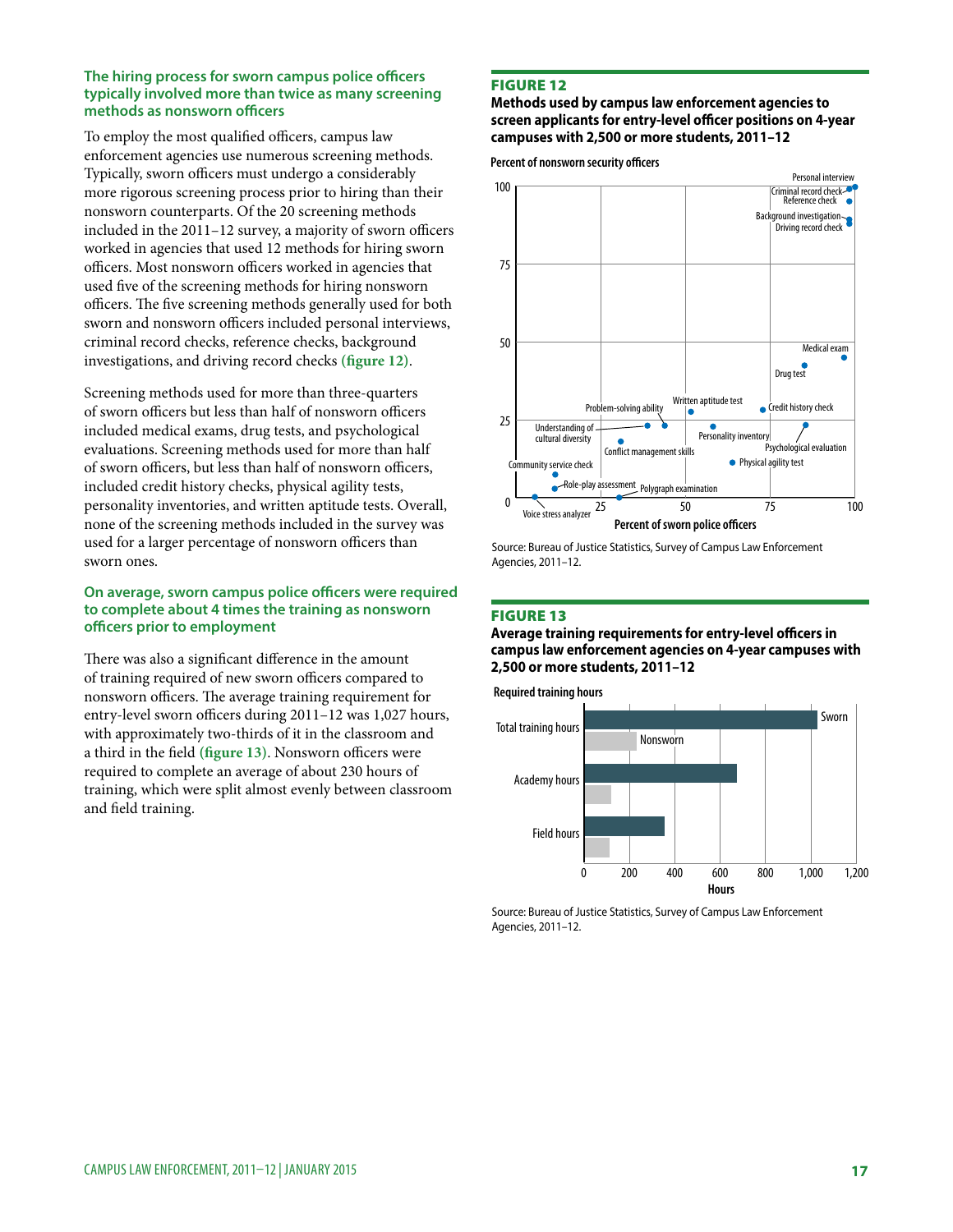#### **About 1 in 5 sworn officers and 1 in 7 nonsworn officers worked for an agency with a college education requirement**

Most sworn (74%) and nonsworn (76%) campus officers worked for an agency that required them to have at least a high school diploma, but did not specify any college-level education requirement **(table 20)**. About 1 in 5 sworn officers worked for an agency that had some type of college requirement for new sworn officers, compared to about 1 in 7 nonsworn officers. About 3% of sworn officers were employed by an agency with a 4-year degree requirement for new sworn officers, and 9% by an agency with a 2-year degree requirement. Agencies with a 4-year degree requirement for nonsworn officers employed 3% of all nonsworn officers, while those with a 2-year degree requirement for nonsworn officers employed 5% of all nonsworn officers.

Although data availability was more limited than for other survey items, agencies provided information on the highest education attainment of about 9,000 sworn officers (60% of the total) and about 4,000 nonsworn officers (36% of the total). Based on these data, sworn officers (57%) were about twice as likely as nonsworn officers (30%) to have at least a 2-year degree. About 43% of sworn officers had a 4-year degree or higher, compared to 21% of nonsworn officers (not shown).

## **The average starting salary for entry-level sworn officers was 34% higher than for nonsworn officers**

Consistent with the more rigorous selection process used for hiring sworn officers compared to nonsworn officers, significant differences were found in the salaries and benefits offered to the two types of officers. The average starting salary for entry-level sworn officers was \$36,700 in 2011–12, compared to \$27,500 for entry-level nonsworn officers **(table 21)**. For those with 5 years of experience, sworn

officers earned an average base salary of \$42,700, compared to \$31,600 for nonsworn officers. Dispatch operators earned an average starting salary of \$28,000 in sworn agencies, compared to \$26,000 in nonsworn agencies (not shown in table).

On larger public campuses (15,000 or more students), the average starting salary for entry-level sworn officers was about \$40,000, compared to about \$33,000 on the smallest public campuses (2,500 to 4,999 students). On private campuses, average starting salaries for sworn officers ranged from \$32,000 on the smallest campuses to \$44,000 on the largest. For nonsworn officers, by enrollment category, average starting salaries ranged from about \$27,000 to \$33,000 on public campuses and from about \$26,000 to \$31,000 on private campuses.

#### **TABLE 20**

**Minimum education levels required for entry-level officers in campus law enforcement agencies on 4-year campuses with 2,500 or more students, 2011–12**

|                           | Percent of officers employed<br>by agencies with requirements |                |                          |           |  |  |  |
|---------------------------|---------------------------------------------------------------|----------------|--------------------------|-----------|--|--|--|
|                           |                                                               | Sworn officers | <b>Nonsworn officers</b> |           |  |  |  |
| Minimum educational level | Reauired                                                      | Preferred      | <b>Reauired</b>          | Preferred |  |  |  |
| Total                     | 100%                                                          | 100%           | 100%                     | 100%      |  |  |  |
| 4-year degree             | 3%                                                            | 31%            | 3%                       | 16%       |  |  |  |
| 2-year degree             | 9                                                             | 18             | 5                        | 17        |  |  |  |
| Some college*             | 8                                                             | 19             | 6                        | 34        |  |  |  |
| High school diploma       | 74                                                            | 16             | 76                       | 18        |  |  |  |
| Other requirement         | 2                                                             | $\mathfrak z$  | 3                        |           |  |  |  |
| None stated               | 3                                                             | 14             |                          |           |  |  |  |

Note: Detail may not sum to total due to rounding.

\*Non-degree requirements only.

Source: Bureau of Justice Statistics, Survey of Campus Law Enforcement Agencies, 2011–12.

#### TABLE 21

**Average base starting salary for selected positions in campus law enforcement agencies, 2011–12**

|                                   |                    |                     | Sworn officers                           |                              | <b>Nonsworn officers</b> |                     |                                             |                                        |
|-----------------------------------|--------------------|---------------------|------------------------------------------|------------------------------|--------------------------|---------------------|---------------------------------------------|----------------------------------------|
| Type and size of<br>4-year campus | Chief/<br>director | Shift<br>supervisor | Sworn officer with<br>5 years experience | Entry-level<br>sworn officer | Chief/<br>director       | Shift<br>supervisor | Nonsworn officer with<br>5 years experience | <b>Entry-level</b><br>nonsworn officer |
| All campuses                      | \$85,200           | \$48,900            | \$42,700                                 | \$36,700                     | \$65,600                 | \$37,400            | \$31,600                                    | \$27,500                               |
| <b>Public</b>                     | \$86,800           | \$49,900            | \$43,100                                 | \$36,900                     | \$65,800                 | \$39,600            | \$32,500                                    | \$28,500                               |
| 15,000 or more                    | \$103,400          | \$55,100            | \$47,300                                 | \$40,400                     | \$92,700                 | \$47,800            | \$35,800                                    | \$33,300                               |
| 10.000-14.999                     | \$84,600           | \$49,500            | \$42,000                                 | \$36,400                     | \$64,300                 | \$39,200            | \$32,200                                    | \$28,200                               |
| 5,000-9,999                       | \$78,200           | \$46,900            | \$41,100                                 | \$35,100                     | \$63,700                 | \$36,600            | \$31,500                                    | \$29,500                               |
| 2.500-4.999                       | \$69,000           | \$42,500            | \$37,400                                 | \$32,800                     | \$50,200                 | \$32,100            | \$31,000                                    | \$26,600                               |
| Private                           | \$78,800           | \$45,100            | \$40,800                                 | \$35,800                     | \$65,600                 | \$37,100            | \$31,400                                    | \$27,300                               |
| 15,000 or more                    | \$121,000          | \$61,900            | \$52,800                                 | \$44,000                     | \$94,500                 | \$44,300            | \$36,600                                    | \$28,800                               |
| 10.000-14.999                     | \$108,000          | \$50,400            | \$48,800                                 | \$39,400                     | \$74,900                 | \$40,100            | \$33,800                                    | \$29,400                               |
| 5,000-9,999                       | \$80,000           | \$46,800            | \$44,300                                 | \$37,200                     | \$73,700                 | \$43,000            | \$36,300                                    | \$31,300                               |
| 2,500-4,999                       | \$65,400           | \$38,100            | \$34,300                                 | \$31,700                     | \$60,900                 | \$34,600            | \$29,500                                    | \$26,000                               |

Note: Salaries are rounded to the nearest hundred dollars.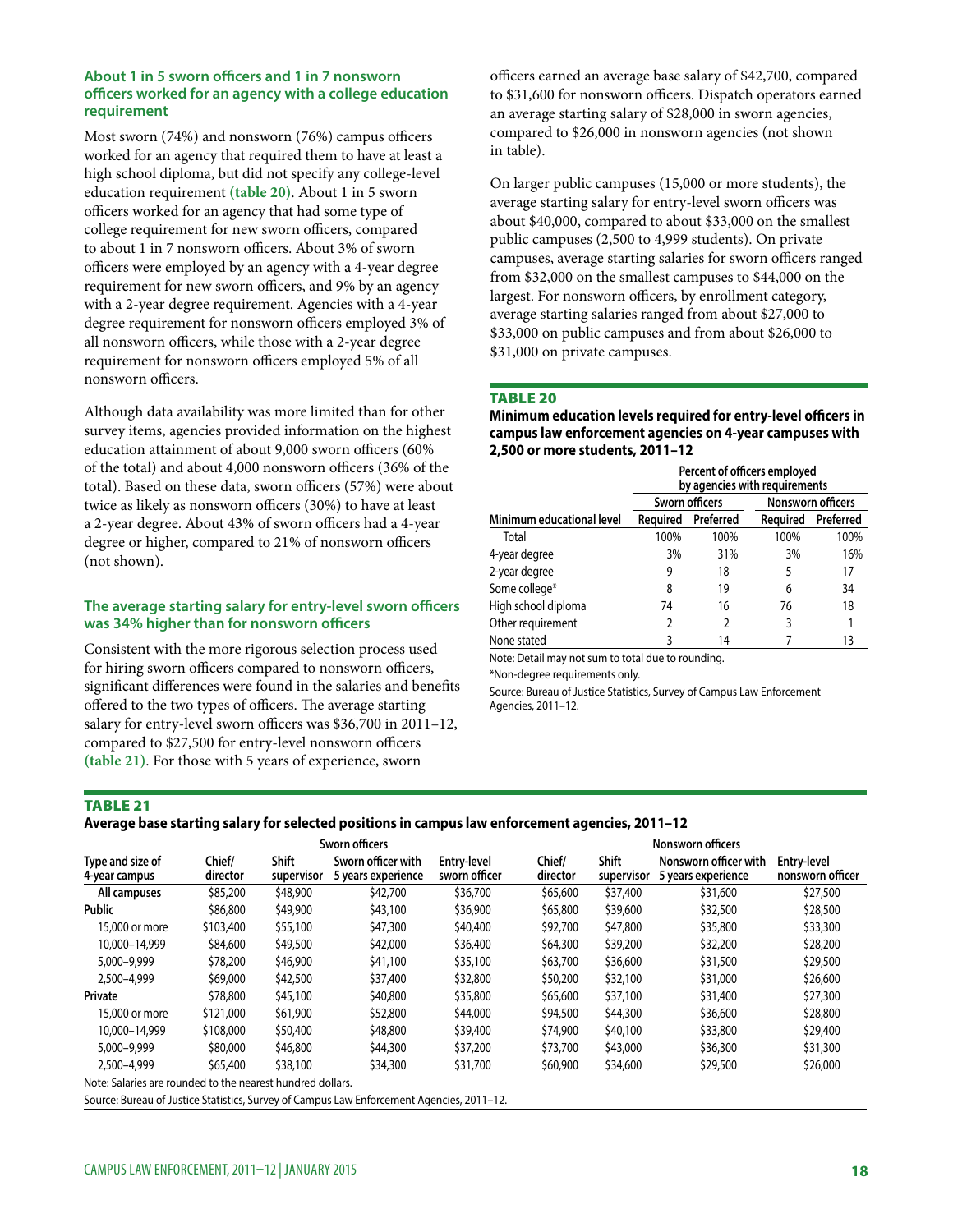Among campuses with 5,000 or more students, slightly more sworn (51%) than nonsworn (43%) officers worked for an agency that authorized collective bargaining for them **(figure 14)**. Starting salaries for sworn officers averaged about \$43,000 in the agencies with collective bargaining, compared to about \$34,000 in those without it. Likewise, average starting salaries were higher for nonsworn officers in agencies with collective bargaining (\$35,000) than in those without it (\$28,000) (not shown).

Nearly all sworn and nonsworn officers (99% each) worked for agencies that allowed them to earn overtime pay or comp time. Most sworn (93%) and nonsworn officers (98%) also had access to tuition assistance from their agency in the form of a waiver, reimbursement, or discount. Sworn officers (25%) were five times as likely as nonsworn officers (5%) to work for an agency that offered educational incentive pay. Nonsworn officers were more likely than sworn officers to work for an agency that offered shift differential pay and merit/performance pay.

A higher percentage of sworn officers (37%) than nonsworn officers (28%) worked for an agency that offered them longevity pay. For both types of officers, the most common service requirement for longevity pay was 10 years (33%) followed by 5 years (21%). About 13% of sworn officers worked for an agency that required a written service agreement that required them to serve a minimum term, usually 2 or 3 years. One percent of nonsworn officers worked for an agency that required a service agreement (not shown).

#### **The percentage of sworn campus police officers who were women or members of a racial/ethnic minority increased slightly**

During the 2011–12 school year, about 1 in 6 sworn campus police officers were women. This was about the same proportion observed in the 2004–05 survey. When campuses that were included in both surveys are compared, the percentage of female officers increased slightly, from 16.9% in 2004–05 to 17.5% in 2011–12 **(figure 15)**. Minority representation increased slightly as well, from 30.4% in 2004–05 to 31.5% in 2011–12. Hispanics recorded the largest increase during this period, from 6.5% to 7.5%. African Americans remained the largest minority, accounting for 21% of sworn officers in both surveys.

#### Figure 14

**Special pay and benefits for sworn and nonsworn officers in campus law enforcement agencies on 4-year campuses with 5,000 or more students, 2011–12**



Source: Bureau of Justice Statistics, Survey of Campus Law Enforcement Agencies, 2011–12.

#### Figure 15

**Female and minority representation among sworn campus law enforcement personnel on 4-year campuses with 2,500 or more students, 2011–12 and 2004–05**



Source: Bureau of Justice Statistics, Survey of Campus Law Enforcement Agencies, 2011–12 and 2004–05.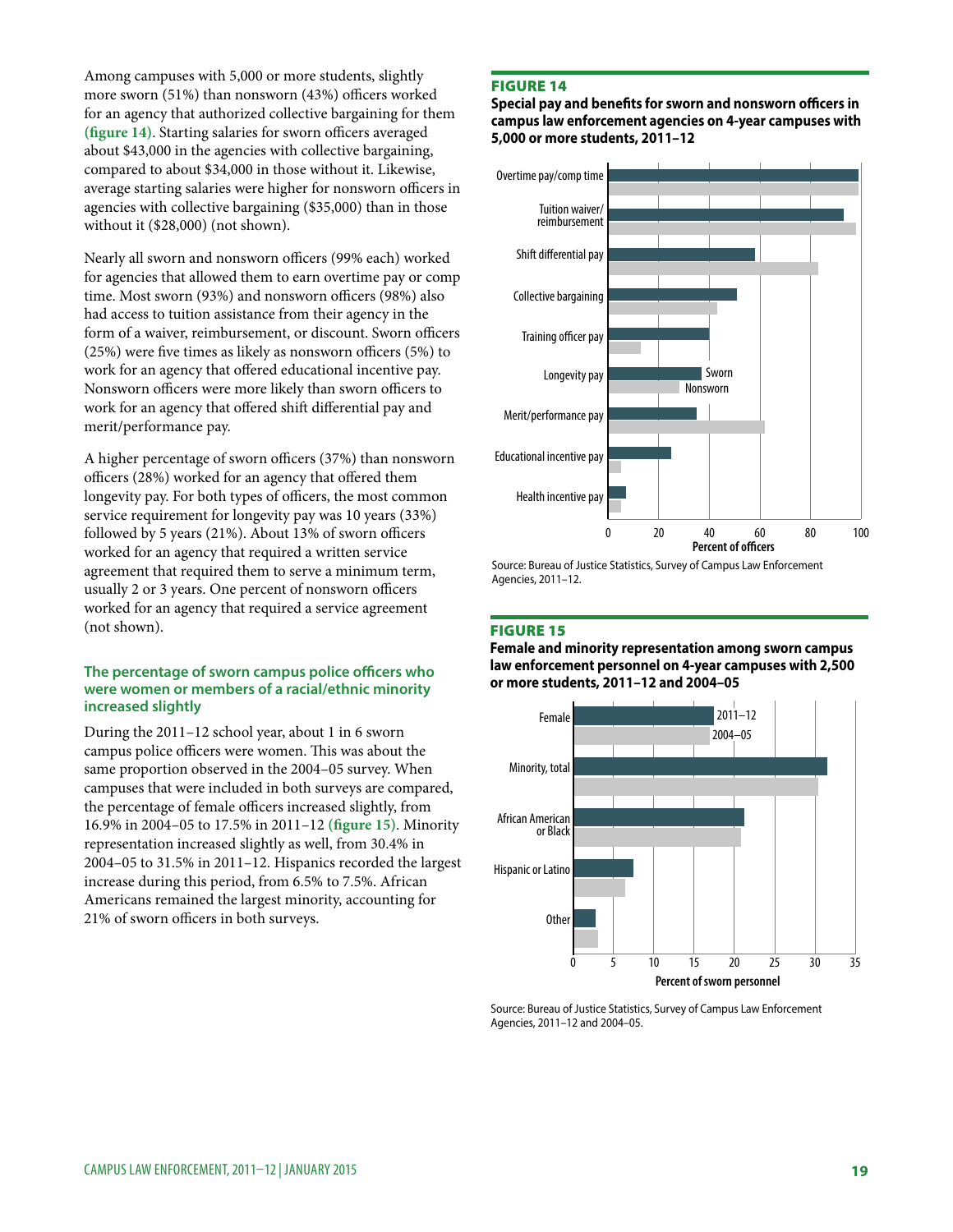# **Methodology**

This report presents data from the Bureau of Justice Statistics' (BJS) 2011-12 Survey of Campus Law Enforcement Agencies. In preparation for the survey, a universe list of 4-year and 2-year campuses was compiled using the U.S. Department of Education's Integrated Postsecondary Education Data System (IPEDS).

The survey focused primarily on agencies serving 4-year universities and colleges with a fall headcount enrollment of 2,500 or more (appendix table 1). In addition, 2-year institutions with 2,500 or more students and a sample of 4-year institutions with 1,000 to 2,499 students were surveyed. These campuses are covered in a separate report. Schools were classified according to the level of the highest proportion of degrees awarded.

The survey excluded—

- U.S. military academies and schools
- $\blacksquare$  for-profit institutions
- schools operating primarily online.

BJS also conducted surveys of campus law enforcement agencies covering the 1994–95 and 2004–05 school years. The reports produced from these surveys are available on the BJS website.

Of the 905 4-year campuses with 2,500 or more students identified as being potentially eligible for the 2011–12 survey, 861 reported that they were operating their own campus law enforcement agency (appendix table 2). These 861 agencies were asked to provide data describing their personnel, functions, expenditures and pay, operations, equipment, computers and information systems, community policing activities, specialized units, and emergency preparedness activities. ICF International, with the assistance of BJS, served as the data collection agent.

The 2011–12 survey was initially conducted as a web-only data collection. Later follow-up efforts provided respondents with fax and mail-in response options. The final overall response rate was 90% for the core survey group of agencies serving 4-year campuses with 2,500 or more students, with 776 of 861 potential respondents completing either the long or short version of the survey questionnaire (appendix table 9).

While there were initially only two versions of the survey questionnaire—a 64-question long version and a 36-question short version—a third 23-question critical items version was added during the nonresponse follow-up phase of the data collection. The fourth and final response option asked agencies to provide only some very basic information, the most important being the number of full-time and part-time employees in each personnel category. Appendix table 10 provides a list of the items included in each version of the survey questionnaire.

A total of 537 agencies on campuses with 5,000 or more students received the long version of the survey questionnaire. A total of 456 (85%) of these agencies completed the long version. Agencies that chose not to complete the long version of the survey form were subsequently given the option of completing the shorter 36-question version. A total of 31 (6%) of the original longform agencies completed the short form. Agencies that did not respond to the short-form option received the critical items version. A total of 17 agencies (3% of the original longform agencies) completed the critical items version. The remaining 33 agencies (6% of those who initially received the long form) did not respond to any of the three response options offered. These agencies were subsequently contacted for basic information including the number and type of employees in their agency.

A total of 324 agencies serving 4-year campuses with 2,500 to 4,999 students received the shorter 36-question form. A total of 289 (89%) of these agencies completed this version. Agencies that chose not to complete the short version were given the option of completing the critical items version. Five (2%) short-form agencies completed the critical items version. The remaining 30 (9%) short-form agencies provided the basic information requested on the type and number of personnel.

The final data set for agencies serving 4-year campuses with 2,500 or more students includes 456 agencies that completed the long version of the survey questionnaire, 320 agencies that completed the short version, 22 agencies that completed the critical items version, and 63 agencies that provided only the basic personnel counts.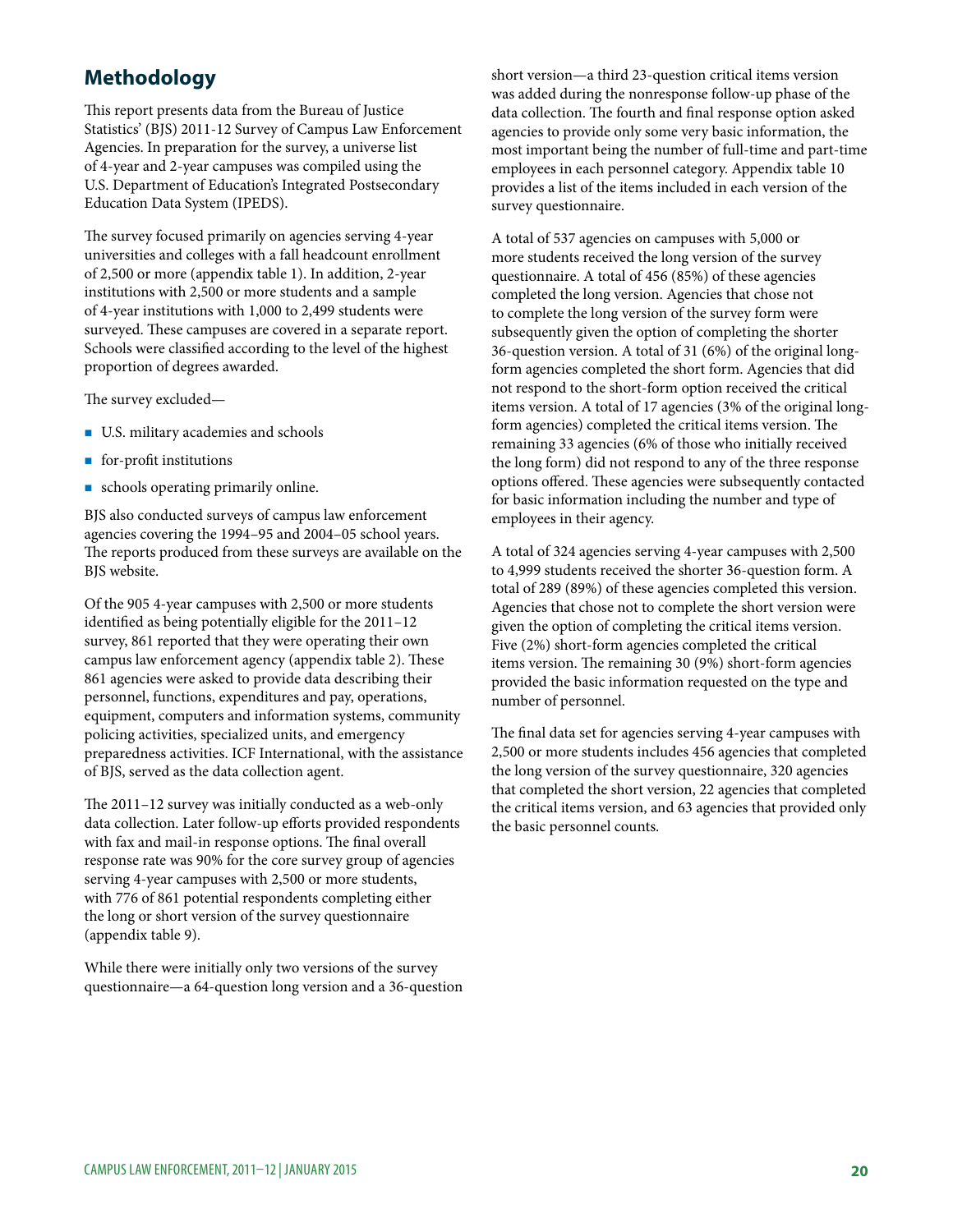#### **Enrollment at 4-year campuses in the United States, Fall 2011**

| Type and size<br>of campus | Number of<br>campuses | <b>Total</b><br>students | Percent of<br>students |
|----------------------------|-----------------------|--------------------------|------------------------|
| All 4-year campuses        | 2,235                 | 11,935,051               | 100%                   |
| <b>Public</b>              | 682                   | 8,047,729                | 67.4%                  |
| 15,000 or more             | 173                   | 4,711,346                | 39.5                   |
| 10,000-14,999              | 83                    | 1,035,751                | 8.7                    |
| 5,000-9,999                | 146                   | 1.053.757                | 8.8                    |
| 2,500-4,999                | 99                    | 366,258                  | 3.1                    |
| <b>Under 2.500</b>         | 181                   | 880.617                  | 7.4                    |
| Private, nonprofit         | 1,553                 | 3,887,322                | 32.6%                  |
| 15,000 or more             | 31                    | 690,676                  | 5.8                    |
| 10,000-14,999              | 37                    | 434,748                  | 3.6                    |
| 5,000-9,999                | 96                    | 652,070                  | 5.5                    |
| 2.500-4.999                | 240                   | 832,354                  | 7.0                    |
| <b>Under 2,500</b>         | 1.149                 | 1.277.424                | 10.7                   |
| $\sim$                     |                       | $\blacksquare$           |                        |

Source: Bureau of Justice Statistics, based on data from the U.S. Department of Education, Integrated Postsecondary Education Data System.

#### Appendix table 2

**Four-year campuses with 2,500 or more students that operated their own campus law enforcement agency, 2011–12**

|                                                                                 | <b>Total</b> | Schools that operated their own<br>campus law enforcement agency |         |  |  |
|---------------------------------------------------------------------------------|--------------|------------------------------------------------------------------|---------|--|--|
| Type and size of 4-year campus                                                  | number       | <b>Number</b>                                                    | Percent |  |  |
| All campuses                                                                    | 905          | 861                                                              | 95%     |  |  |
| <b>Public</b>                                                                   | 501          | 493                                                              | 98%     |  |  |
| 15,000 or more                                                                  | 173          | 172                                                              | 99      |  |  |
| 10.000-14.999                                                                   | 83           | 82                                                               | 99      |  |  |
| 5,000-9,999                                                                     | 146          | 144                                                              | 99      |  |  |
| 2.500-4.999                                                                     | 99           | 95                                                               | 96      |  |  |
| Private, nonprofit                                                              | 404          | 368                                                              | 91%     |  |  |
| 15,000 or more                                                                  | 31           | 31                                                               | 100     |  |  |
| 10.000-14.999                                                                   | 37           | 32                                                               | 86      |  |  |
| 5,000-9,999                                                                     | 96           | 89                                                               | 93      |  |  |
| 2.500-4.999                                                                     | 240          | 216                                                              | 90      |  |  |
| Source: Rureau of Justice Statistics, Survey of Campus Law Enforcement Agencies |              |                                                                  |         |  |  |

Source: Bureau of Justice Statistics, Survey of Campus Law Enforcement Agencies, 2011–12.

#### Appendix table 3

**Number of persons employed by campus law enforcement agencies at 4-year campuses with 2,500 or more students, 2011–12** 

|                                                                                           | Number of full-time employees |                   |                      |                  |                             |        | Number of part-time employees |                             |                  |                             |
|-------------------------------------------------------------------------------------------|-------------------------------|-------------------|----------------------|------------------|-----------------------------|--------|-------------------------------|-----------------------------|------------------|-----------------------------|
|                                                                                           |                               |                   |                      | Civilian         |                             |        |                               |                             | Civilian         |                             |
| Type and size of 4-year campus                                                            | Total                         | Sworn<br>officers | Nonsworn<br>officers | support<br>staff | <b>Student</b><br>employees | Total  | Sworn<br>officers             | <b>Nonsworn</b><br>officers | support<br>staff | <b>Student</b><br>employees |
| All campuses                                                                              | 31,904                        | 14,576            | 10,906               | 5,271            | 1,151                       | 12,210 | 1,042                         | 2,759                       | 932              | 7,477                       |
| <b>Public</b>                                                                             | 20.076                        | 11,248            | 4.197                | 3,802            | 829                         | 6,214  | 684                           | 959                         | 608              | 3,963                       |
| 15,000 or more                                                                            | 11,490                        | 6,320             | 2,442                | 2,276            | 452                         | 3,481  | 267                           | 499                         | 357              | 2,358                       |
| 10.000-14.999                                                                             | 2,587                         | 571,ا             | 330                  | 509              | 177                         | 1,026  | 186                           | 191                         | 59               | 590                         |
| 5,000-9,999                                                                               | 3,705                         | 2,136             | 827                  | 614              | 128                         | 1,202  | 148                           | 114                         | 153              | 787                         |
| 2,500-4,999                                                                               | 2,294                         | 1,221             | 598                  | 403              | 72                          | 505    | 83                            | 155                         | 39               | 228                         |
| Private                                                                                   | 11,828                        | 3,328             | 6,709                | 1,469            | 322                         | 5,996  | 358                           | 1,800                       | 324              | 3,514                       |
| 15,000 or more                                                                            | 3,532                         | 979               | 2,002                | 505              | 46                          | 1,612  | 50                            | 648                         | 73               | 841                         |
| 10.000-14.999                                                                             | 1.989                         | 818               | 878                  | 271              | 22                          | 803    | 21                            | 130                         | 31               | 621                         |
| 5,000-9,999                                                                               | 2,656                         | 818               | 1,357                | 314              | 167                         | 1,188  | 87                            | 257                         | 66               | 778                         |
| 2,500-4,999                                                                               | 3,651                         | 713               | 2.472                | 379              | 87                          | 2,393  | 200                           | 765                         | 154              | 1,274                       |
| Source: Bureau of Justice Statistics, Survey of Campus Law Enforcement Agencies, 2011-12. |                               |                   |                      |                  |                             |        |                               |                             |                  |                             |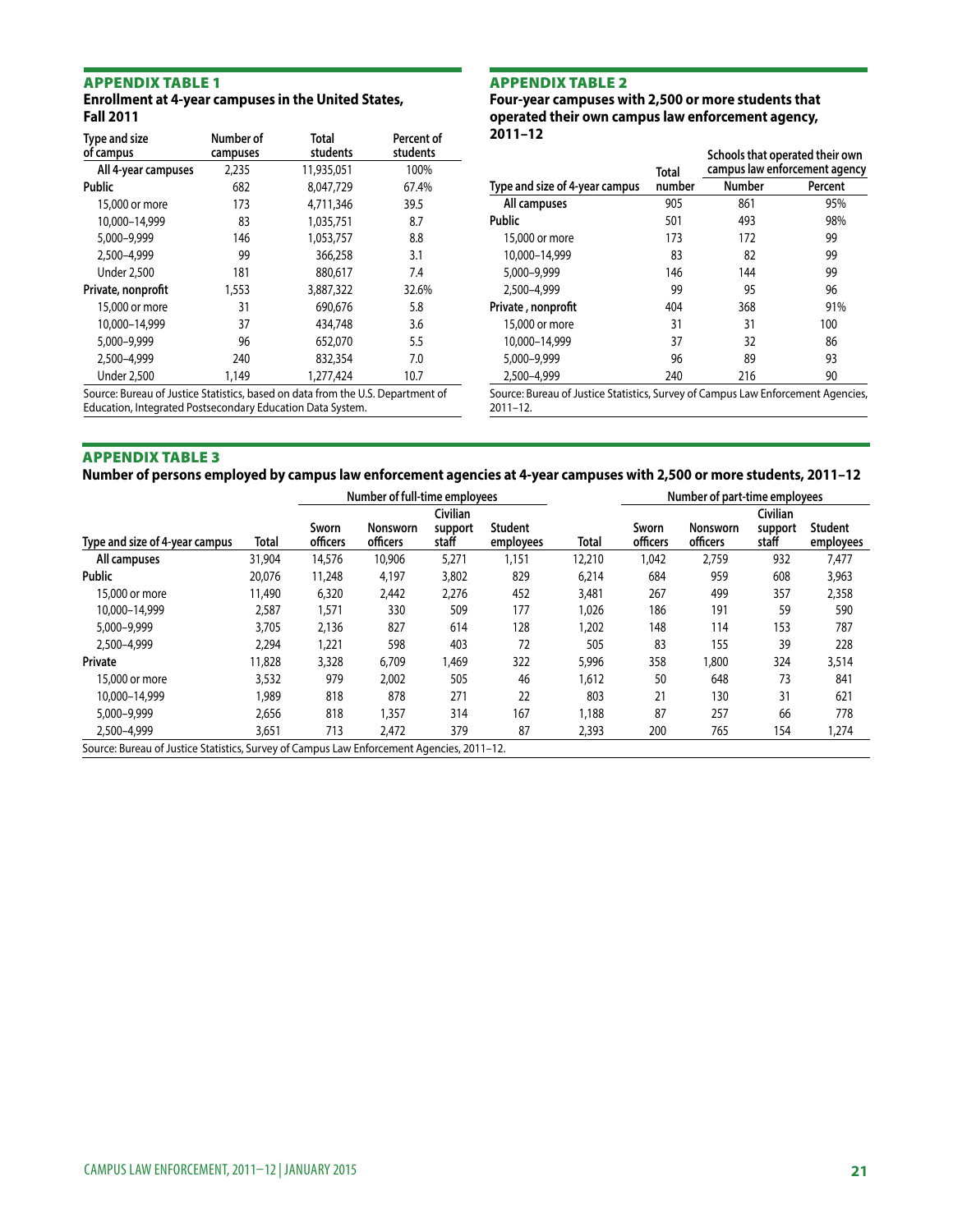#### **25 largest campus law enforcement agencies, by number of full-time employees, 2011–12**

| Campus served                                                                                    | <b>Full-time</b><br>employees |
|--------------------------------------------------------------------------------------------------|-------------------------------|
| <b>Temple University</b>                                                                         | 481                           |
| University of Pennsylvania                                                                       | 478                           |
| New York University                                                                              | 359                           |
| The University of Texas Health Science Center at Houston                                         | 347                           |
| University of Southern California                                                                | 259                           |
| Pennsylvania State University - Main Campus                                                      | 227                           |
| <b>Drexel University</b>                                                                         | 212                           |
| University of North Carolina at Chapel Hill                                                      | 207                           |
| <b>Fordham University</b>                                                                        | 193                           |
| University of Medicine and Dentistry of New Jersey                                               | 188                           |
| Columbia University in the City of New York                                                      | 188                           |
| University of Chicago                                                                            | 181                           |
| <b>Duke University</b>                                                                           | 176                           |
| <b>CUNY City College</b>                                                                         | 173                           |
| George Washington University                                                                     | 171                           |
| University of Alabama at Birmingham                                                              | 164                           |
| University of Maryland - Baltimore                                                               | 158                           |
| Georgia State University                                                                         | 155                           |
| Arizona State University                                                                         | 150                           |
| Vanderbilt University                                                                            | 146                           |
| Johns Hopkins University                                                                         | 142                           |
| University of Texas at Austin                                                                    | 140                           |
| University of Maryland - College Park                                                            | 139                           |
| Virginia Commonwealth University                                                                 | 138                           |
| University of Illinois at Chicago                                                                | 137                           |
| Source: Bureau of Justice Statistics, Survey of Campus Law Enforcement Agencies,<br>$2011 - 12.$ |                               |

# Appendix table 5

**25 largest campus law enforcement agencies, by number of full-time sworn personnel, 2011–12**

| Campus served                                                                                    | <b>Full-time sworn</b><br>personnel |
|--------------------------------------------------------------------------------------------------|-------------------------------------|
| Temple University                                                                                | 133                                 |
| University of Pennsylvania                                                                       | 116                                 |
| University of Southern California                                                                | 102                                 |
| University of Maryland - College Park                                                            | 99                                  |
| <b>Howard University</b>                                                                         | 94                                  |
| The University of Texas Health Science Center at Houston                                         | 92                                  |
| George Washington University                                                                     | 90                                  |
| <b>Tulane University</b>                                                                         | 90                                  |
| Vanderbilt University                                                                            | 88                                  |
| University of Chicago                                                                            | 86                                  |
| University of Alabama at Birmingham                                                              | 84                                  |
| <b>Yale University</b>                                                                           | 84                                  |
| Virginia Commonwealth University                                                                 | 82                                  |
| University of Illinois at Chicago                                                                | 81                                  |
| University of Medicine and Dentistry of New Jersey                                               | 80                                  |
| <b>CUNY Brooklyn College</b>                                                                     | 80                                  |
| <b>Harvard University</b>                                                                        | 80                                  |
| University of Connecticut                                                                        | 76                                  |
| Georgia Institute of Technology                                                                  | 76                                  |
| University of Florida                                                                            | 74                                  |
| University of Georgia                                                                            | 74                                  |
| Arizona State University                                                                         | 73                                  |
| Michigan State University                                                                        | 71                                  |
| <b>CUNY City College</b>                                                                         | 70                                  |
| University of Pittsburgh                                                                         | 70                                  |
| Source: Bureau of Justice Statistics, Survey of Campus Law Enforcement Agencies,<br>$2011 - 12.$ |                                     |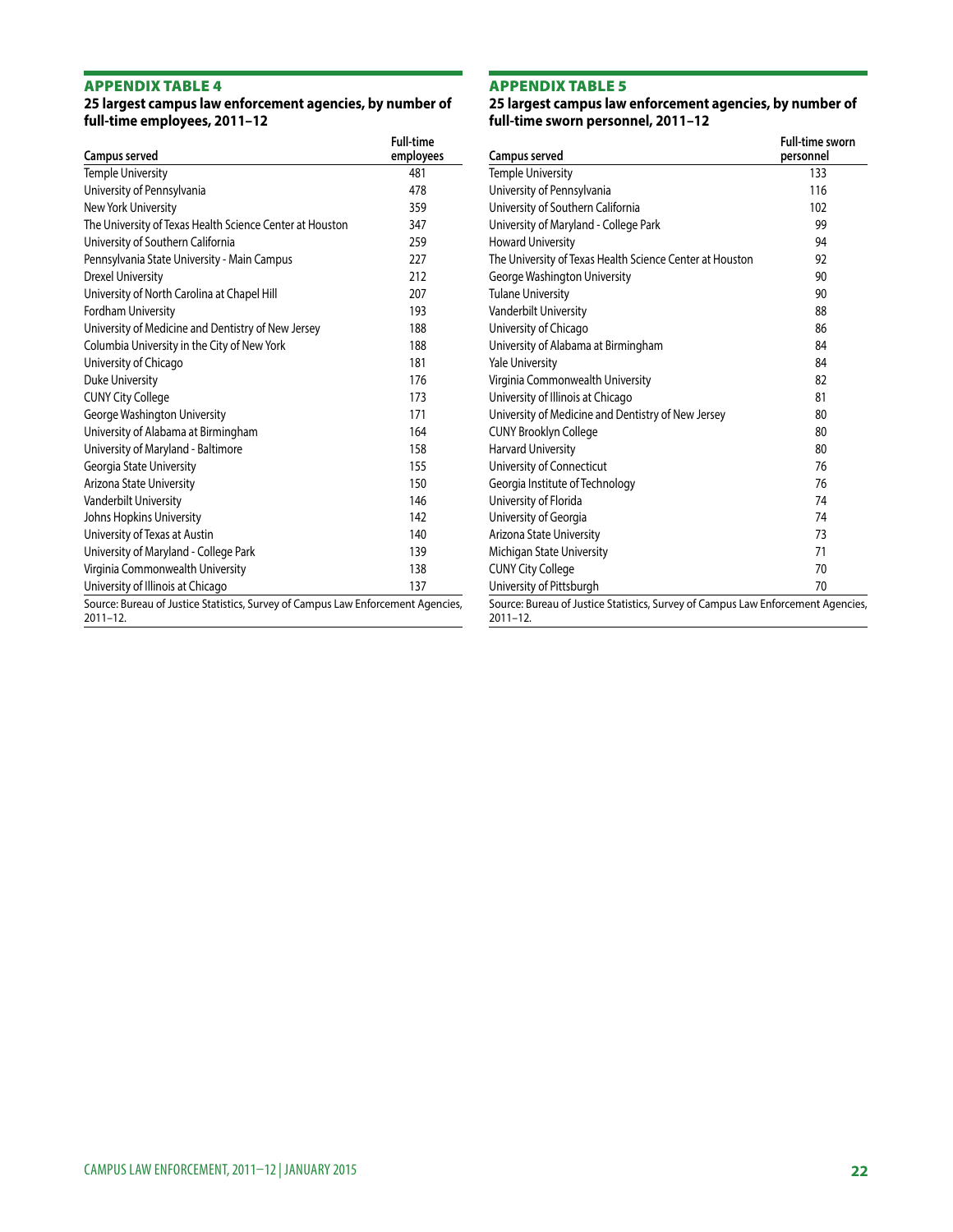# **Campus law enforcement agencies serving the 100 largest 4-year campuses in the United States, 2011–12**

|                                              |                               |                                | <b>Total employees</b> |                |                        | Sworn personnel  |              |                        |
|----------------------------------------------|-------------------------------|--------------------------------|------------------------|----------------|------------------------|------------------|--------------|------------------------|
| 4-year campus                                | Location                      | <b>Fall 2011</b><br>enrollment | <b>Full-time</b>       | Part-time      | Per 10,000<br>students | <b>Full-time</b> | Part-time    | Per 10,000<br>students |
| Arizona State University                     | Tempe (AZ)                    | 72,254                         | 150                    | 7              | 21                     | 73               | 1            | 10                     |
| University of Central Florida                | Orlando (FL)                  | 58,587                         | 107                    | 18             | 20                     | 59               | 6            | 11                     |
| Ohio State University                        | Columbus (OH)                 | 56,867                         | 77                     | 1              | 14                     | 47               | 0            | 8                      |
| Auraria Higher Education Center*             | Denver (CO)                   | 54,678                         | 38                     | 0              | $\overline{7}$         | 28               | 0            | 5                      |
| University of Minnesota - Twin Cities        | Minneapolis (MN)              | 52,557                         | 61                     | 127            | 24                     | 48               | 0            | 9                      |
| University of Texas at Austin                | Austin (TX)                   | 51,112                         | 140                    | 0              | 27                     | 63               | 0            | 12                     |
| Texas A & M University                       | College Station (TX)          | 49,861                         | 120                    | 2              | 24                     | 64               | 0            | 13                     |
| University of Florida                        | Gainesville (FL)              | 49,589                         | 115                    | 39             | 27                     | 74               | 3            | 15                     |
| Michigan State University                    | East Lansing (MI)             | 47,954                         | 106                    | 0              | 22                     | 71               | 0            | 15                     |
| Penn State University                        | University Park (PA)          | 45,233                         | 227                    | 0              | 50                     | 51               | 0            | 11                     |
| University of Illinois at Urbana - Champaign | Urbana-Champaign (IL)         | 44,407                         | 83                     | 46             | 24                     | 61               | 0            | 14                     |
| New York University                          | New York (NY)                 | 44,228                         | 359                    | 12             | 83                     | 0                | 0            | 0                      |
| Florida International University             | Miami (FL)                    | 43,831                         | 71                     | 0              | 16                     | 47               | 0            | 11                     |
| University of Washington                     | Seattle (WA)                  | 43,301                         | 92                     | 9              | 22                     | 46               | 0            | 11                     |
| Indiana University Bloomington               | Bloomington (IN)              | 42,731                         | 54                     | 62             | 20                     | 44               | 45           | 16                     |
| University of Michigan                       | Ann Arbor (MI)                | 42,265                         | 91                     | 60             | 29                     | 53               | 0            | 13                     |
| University of Wisconsin - Madison            | Madison (WI)                  | 42,022                         | 133                    | 19             | 34                     | 65               | 2            | 16                     |
| Florida State University                     | Tallahassee (FL)              | 41,087                         | 107                    | 0              | 26                     | 62               | 0            | 15                     |
| <b>Purdue University</b>                     |                               |                                | 56                     |                | 18                     | 40               | 0            | 10                     |
|                                              | West Lafayette (IN)           | 40,849                         |                        | 35             |                        |                  |              |                        |
| University of South Florida                  | Tampa (FL)                    | 40,771                         | 56                     | $\overline{2}$ | 14                     | 40               | 0            | 10                     |
| Rutgers University - New Brunswick           | New Brunswick (NJ)            | 39,950                         | 79                     | 102            | 33                     | 44               | 0            | 11                     |
| University of Houston                        | Houston (TX)                  | 39,820                         | 121                    | 4              | 31                     | 40               | 0            | 10                     |
| University of Arizona                        | Tucson (AZ)                   | 39,236                         | 94                     | 10             | 25                     | 56               | 0            | 14                     |
| University of California, Los Angeles        | Los Angeles (CA)              | 39,100                         | 94                     | 102            | 37                     | 55               | 0            | 14                     |
| University of Southern California            | Los Angeles (CA)              | 38,010                         | 259                    | 30             | 72                     | 102              | 0            | 27                     |
| University of Maryland, College Park         | College Park (MD)             | 37,631                         | 139                    | 120            | 53                     | 99               | 0            | 26                     |
| University of North Texas                    | Denton (TX)                   | 37,271                         | 86                     | 28             | 27                     | 39               | 1            | 11                     |
| <b>Temple University</b>                     | Philadelphia (PA)             | 36,922                         | 481                    | 0              | 130                    | 133              | 0            | 36                     |
| California State University, Northridge      | Northridge (CA)               | 36,911                         | 89                     | 0              | 24                     | 26               | 0            | 7                      |
| California State University, Fullerton       | Fullerton (CA)                | 36,156                         | 35                     | 32             | 14                     | 26               | 0            | $\overline{7}$         |
| University of California, Berkeley           | Berkeley (CA)                 | 35,852                         | 108                    | 53             | 38                     | 64               | 0            | 18                     |
| California State University, Long Beach      | Long Beach (CA)               | 34,857                         | 45                     | 22             | 16                     | 25               | 0            | 7                      |
| University of Georgia                        | Athens (GA)                   | 34,816                         | 95                     | 4              | 28                     | 74               | 0            | 21                     |
| North Carolina State University              | Raleigh (NC)                  | 34,740                         | 52                     | 4              | 16                     | 38               | $\mathbf{1}$ | 11                     |
| <b>Texas State University</b>                | San Marcos (TX)               | 34,113                         | 57                     | 28             | 21                     | 33               | 0            | 10                     |
| Brigham Young University                     | Provo (UT)                    | 34,101                         | 42                     | 189            | 40                     | 29               | 9            | 10                     |
| University of Missouri                       | Columbia (MO)                 | 33,762                         | 53                     | 45             | 22                     | 35               | 0            | 10                     |
| University of Texas at Arlington             | Arlington (TX)                | 33,421                         | 94                     | 10             | 30                     | 30               | 0            | 9                      |
| Utah Valley University                       | Orem (UT)                     | 33,395                         | 11                     | 22             | 7                      | 9                | 12           | 4                      |
| University of Cincinnati                     | Cincinnati (OH)               | 33,329                         | 130                    | 15             | 41                     | 56               | 4            | 17                     |
| George Mason University                      | Fairfax (VA)                  | 33,310                         | 73                     | 39             | 28                     | 54               | 0            | 16                     |
| San Jose State University                    | San Jose (CA)                 | 33,187                         | 65                     | 31             | 24                     | 26               | 0            | 8                      |
| <b>Boston University</b>                     | Boston (MA)                   | 32,805                         | 71                     | 0              | 22                     | 55               | 0            | 17                     |
| Texas Tech University                        | Lubbock (TX)                  | 32,327                         | 87                     | 0              | 27                     | 48               | 0            | 15                     |
| University of Colorado Boulder               | Boulder (CO)                  | 32,252                         | 67                     | 61             | $30\,$                 | 43               | 11           | 15                     |
| Georgia State University                     | Atlanta (GA)                  | 32,022                         | 155                    | 0              | 48                     | 65               | 0            | 20                     |
| University of Utah                           | Salt Lake City (UT)           | 31,660                         | 106                    | 12             | 35                     | 31               | 0            | 10                     |
| University of Alabama                        | Tuscaloosa (AL)               | 31,647                         | 119                    | 2              | 38                     | 66               | 0            | 21                     |
| Virginia Commonwealth University             | Richmond (VA)                 | 31,627                         | 138                    | 152            | 68                     | 82               | 0            | 26                     |
| University of California, Davis              | Davis (CA)                    | 31,485                         | 74                     | 0              | 24                     | 47               | 0            | 15                     |
| Northeastern University                      | Boston (MA)                   | 31,021                         | 84                     | 24             | 31                     | 54               | 0            | 17                     |
| University of Texas at San Antonio           | San Antonio (TX)              | 30,968                         | 115                    | 6              | 38                     | 52               | 0            | 17                     |
| Virginia Tech University                     | Blacksburg (VA)               | 30,936                         | 76                     | 18             | 27                     | 52               | 1            | 17                     |
| Wayne State University                       |                               |                                | 71                     |                | 23                     | 57               | $\pmb{0}$    | 19                     |
| University of South Carolina                 | Detroit (MI)<br>Columbia (SC) | 30,765                         | 76                     | 0<br>$16$      | 27                     | 60               |              | 20                     |
| West Virginia University                     | Morgantown (WV)               | 30,671<br>30,600               | 65                     | 19             | 24                     | 53               | 2<br>0       | 17                     |
|                                              |                               |                                |                        |                |                        |                  |              |                        |

*Continued on next page*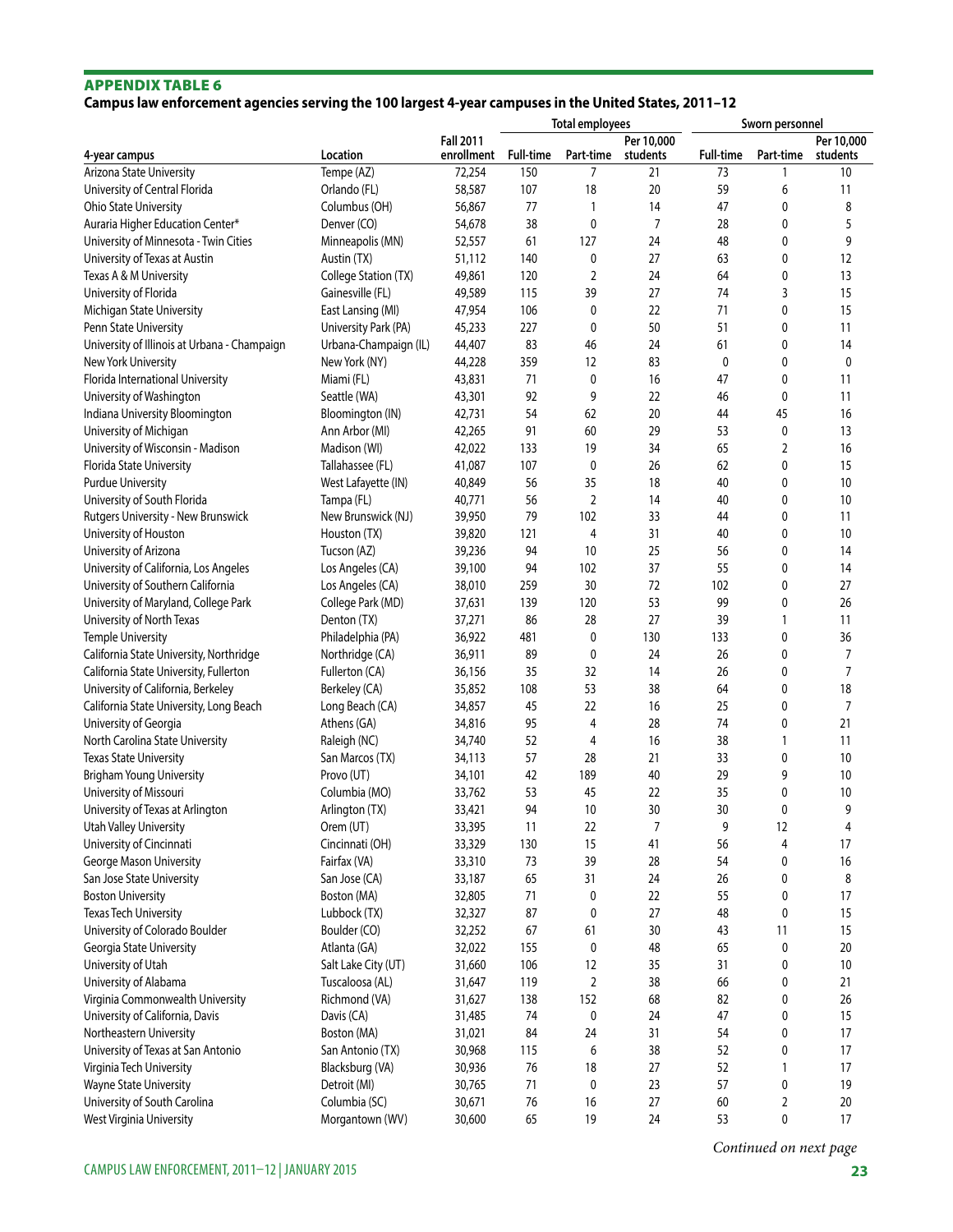# APPENDIX TABLE 6 (continued)

# **Campus law enforcement agencies serving the 100 largest 4-year campuses in the United States, 2011–12**

|                                                                       |                     |                      | <b>Total employees</b> |                |            | Sworn personnel  |                |                |
|-----------------------------------------------------------------------|---------------------|----------------------|------------------------|----------------|------------|------------------|----------------|----------------|
|                                                                       |                     | <b>Fall 2011</b>     |                        |                | Per 10,000 |                  |                | Per 10,000     |
| 4-year campus                                                         | Location            | enrollment Full-time |                        | Part-time      | students   | <b>Full-time</b> | Part-time      | students       |
| San Diego State University                                            | San Diego (CA)      | 30,541               | 46                     | 17             | 18         | 24               | 0              | 8              |
| Indiana University - Purdue University Indianapolis Indianapolis (IN) |                     | 30,530               | 59                     | 13             | 21         | 43               | 7              | 15             |
| University of Tennessee                                               | Knoxville (TN)      | 30,220               | 97                     | $\mathbf 0$    | 32         | 51               | 0              | 17             |
| University of California, San Diego                                   | La Jolla (CA)       | 30,070               | 67                     | 34             | 28         | 31               | 3              | 11             |
| <b>Iowa State University</b>                                          | Ames (IA)           | 29,887               | 39                     | 25             | 17         | 32               | 0              | 11             |
| Colorado State University                                             | Fort Collins (CO)   | 29,854               | 68                     | 0              | 23         | 36               | 0              | 12             |
| University of Iowa                                                    | Iowa City (IA)      | 29,818               | 72                     | 12             | 26         | 42               | 0              | 14             |
| Louisiana State University                                            | Baton Rouge (LA)    | 29,718               | 63                     | $\mathbf 0$    | 21         | 60               | 0              | 20             |
| University of Wisconsin - Milwaukee                                   | Milwaukee (WI)      | 29,683               | 60                     | 28             | 25         | 42               | $\overline{2}$ | 14             |
| San Francisco State University                                        | San Francisco (CA)  | 29,541               | 60                     | 0              | 20         | 26               | 0              | 9              |
| Florida Atlantic University                                           | Boca Raton (FL)     | 29,290               | 89                     | 16             | 33         | 45               | 0              | 15             |
| University of North Carolina at Chapel Hill                           | Chapel Hill (NC)    | 29,137               | 207                    | 126            | 93         | 53               | 12             | 20             |
| University of Pittsburgh                                              | Pittsburgh (PA)     | 28,766               | 123                    | 0              | 43         | 70               | 0              | 24             |
| University at Buffalo                                                 | Buffalo (NY)        | 28,601               | 68                     | 52             | 33         | 61               | 0              | 21             |
| Central Michigan University                                           | Mount Pleasant (MI) | 28,194               | 34                     | 51             | 21         | 23               | 0              | 8              |
| University of Massachusetts Amherst                                   | Amherst (MA)        | 28,084               | 82                     | 0              | 29         | 63               | 0              | 22             |
| University of Illinois at Chicago                                     | Chicago (IL)        | 28,065               | 137                    | 19             | 52         | 81               | 0              | 29             |
| California State University, Sacramento                               | Sacramento (CA)     | 27,988               | 38                     | 26             | 18         | 23               | 0              | 8              |
| University of Kansas                                                  | Lawrence (KS)       | 27,939               | 46                     | 13             | 19         | 25               | 0              | 9              |
| Kent State University                                                 | Kent (OH)           | 27,855               | 40                     | 10             | 16         | 30               | 0              | 11             |
| <b>Portland State University</b>                                      | Portland (OR)       | 27,646               | 24                     | $\mathbf 2$    | 9          | $\mathbf 0$      | 0              | 0              |
| University of California, Irvine                                      | Irvine (CA)         | 27,606               | 46                     | 34             | 23         | 32               | 0              | 12             |
| Harvard University                                                    | Cambridge (MA)      | 27,576               | 99                     | 0              | 36         | 80               | 0              | 29             |
| University of Akron                                                   | Akron (OH)          | 27,470               | 51                     | 10             | 20         | 43               | 0              | 16             |
| University of Nevada, Las Vegas                                       | Las Vegas (NV)      | 27,378               | 53                     | 0              | 19         | 35               | 0              | 13             |
| Washington State University                                           | Pullman (WA)        | 27,329               | 22                     | 0              | 8          | 17               | 0              | 6              |
| University of New Mexico                                              | Albuquerque (NM)    | 27,270               | 58                     | 0              | 21         | 35               | 0              | 13             |
| University of Kentucky                                                | Lexington (KY)      | 27,238               | 126                    | 0              | 46         | 49               | 0              | 18             |
| University of Oklahoma                                                | Norman (OK)         | 27,034               | 64                     | 9              | 25         | 36               | 1              | 14             |
| East Carolina University                                              | Greenville (NC)     | 26,911               | 66                     | 31             | 30         | 51               | 6              | 20             |
| <b>Utah State University</b>                                          | Logan (UT)          | 26,672               | 14                     | 10             | 7          | 11               | 5              | 5              |
| <b>Troy University</b>                                                | Troy (AL)           | 26,572               | 15                     | $\overline{7}$ | 7          | 11               | 2              | 5              |
| Middle Tennessee State University                                     | Murfreesboro (TN)   | 26,442               | 40                     | 20             | 19         | 35               | 0              | 13             |
| Columbia University                                                   | New York (NY)       | 25,922               | 188                    | 39             | 80         | $\mathbf{0}$     | 0              | $\mathbf 0$    |
| University of Connecticut                                             | Storrs (CT)         | 25,868               | 89                     | 20             | 38         | 76               | 0              | 29             |
| <b>Auburn University</b>                                              | Auburn (AL)         | 25,469               | 41                     | 30             | 22         | $\overline{4}$   | 0              | $\overline{2}$ |
| <b>Ohio University</b>                                                | Athens (OH)         | 25,461               | 29                     | 12             | 14         | 23               | 1              | 9              |
| DePaul University                                                     | Chicago (IL)        | 25,398               | 64                     | 15             | 28         | $\mathbf{0}$     | 0              | 0              |
| Northern Arizona University                                           | Flagstaff (AZ)      | 25,364               | 42                     | 0              | 17         | 17               | 0              | $\overline{7}$ |
| <b>Weber State University</b>                                         | Ogden (UT)          | 25,301               | 10                     | 40             | 12         | 9                | 35             | 10             |
| University of North Carolina at Charlotte                             | Charlotte (NC)      | 25,277               | 44                     | 0              | 17         | 38               | $\mathbf 0$    | 15             |
| George Washington University                                          | Washington (DC)     | 25,260               | 171                    | 0              | 68         | 90               | 0              | 36             |
| Western Michigan University                                           | Kalamazoo (MI)      | 25,086               | 24                     | 74             | 24         | 24               | 0              | 10             |
| Oregon State University                                               | Corvallis (OR)      | 25,080               | 33                     | $\Omega$       | 13         | 10               | $\Omega$       | $\overline{4}$ |

Note: Per-student ratios were calculated using a weight of 0.5 for part-time employees.

\*Includes University of Colorado at Denver, Metropolitan State College, and the Community College of Denver.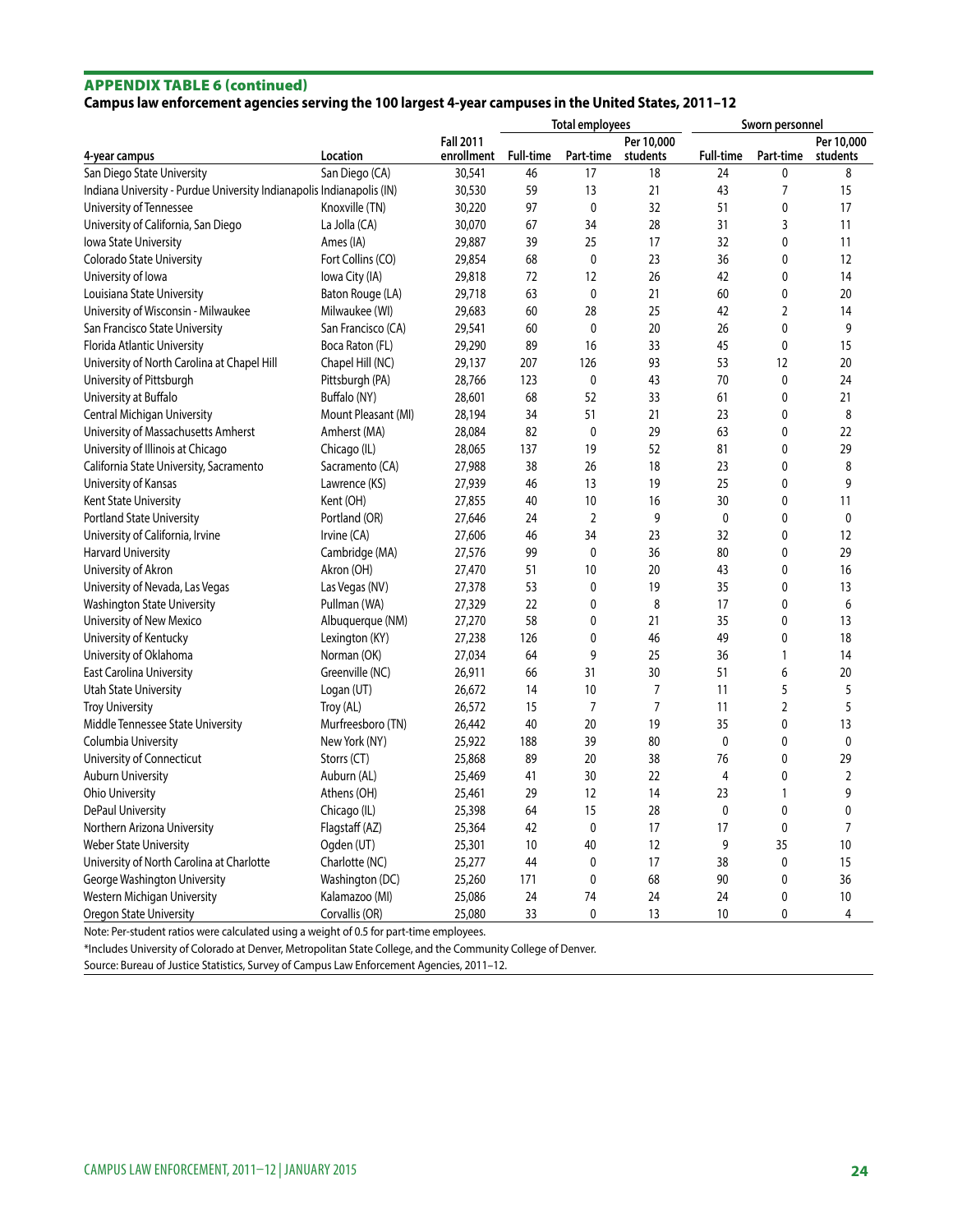**Additional types of weapons authorized for use by campus law enforcement agencies on 4-year campuses with 2,500 or more students, 2011–12**

| Type and size of 4-year campus                                                            | Sworn officers |         |                   |                   |                       | <b>Nonsworn officers</b> |         |                   |                   |                       |
|-------------------------------------------------------------------------------------------|----------------|---------|-------------------|-------------------|-----------------------|--------------------------|---------|-------------------|-------------------|-----------------------|
|                                                                                           | Rifle          | Shotgun | Bean<br>bag rifle | Rubber<br>bullets | Flash/bang<br>grenade | Rifle                    | Shotgun | Bean<br>bag rifle | Rubber<br>bullets | Flash/bang<br>grenade |
| All campuses                                                                              | 70%            | 65%     | 18%               | 7%                | 9%                    | 1%                       | 1%      | 0%                | 0%                | 0%                    |
| <b>Public</b>                                                                             | 77%            | 71%     | 20%               | 8%                | 9%                    | 0%                       | 0%      | 0%                | 0%                | 0%                    |
| 15,000 or more                                                                            | 91             | 76      | 36                | 16                | 16                    |                          |         | 0                 | 0                 |                       |
| 10.000-14.999                                                                             | 81             | 77      | 13                | 4                 |                       |                          |         |                   |                   |                       |
| 5,000-9,999                                                                               | 65             | 63      | 11                |                   |                       |                          |         | ŋ                 |                   |                       |
| 2,500-4,999                                                                               | 67             | 68      | 9                 |                   | h                     |                          |         |                   |                   |                       |
| Private                                                                                   | 46%            | 44%     | 11%               | 5%                | 7%                    | 2%                       | 2%      | 0%                | 0%                | 0%                    |
| 15,000 or more                                                                            | 60             | 40      | 27                |                   |                       | q                        | g       | 0                 | 0                 |                       |
| 10.000-14.999                                                                             | 71             | 67      | 14                |                   | 13                    | 8                        |         |                   |                   |                       |
| 5,000-9,999                                                                               | 40             | 46      |                   |                   |                       |                          |         |                   |                   |                       |
| 2,500-4,999                                                                               | 39             | 37      | 10                |                   | 8                     |                          |         | 0                 | 0                 |                       |
| Source: Bureau of Justice Statistics, Survey of Campus Law Enforcement Agencies, 2011-12. |                |         |                   |                   |                       |                          |         |                   |                   |                       |

#### Appendix table 8

#### **Vehicles used by campus law enforcement agencies serving 4-year campuses with 5,000 or more students, 2011–12**

| Type of vehicle | Percent of<br>agencies using | Average number<br>operated* |
|-----------------|------------------------------|-----------------------------|
| Cars            | 90%                          | 8                           |
| <b>SUVs</b>     | 80                           | 3                           |
| Bicycles        | 80                           | 7                           |
| <b>Trucks</b>   | 45                           | 2                           |
| Golf carts      | 41                           | 2                           |
| Vans            | 35                           | 2                           |
| Transporter     | 25                           | 2                           |
| Motorcycles     | 16                           | 3                           |
| <b>Boats</b>    | 2                            |                             |

\*Excludes agencies not using that type of vehicle.

Source: Bureau of Justice Statistics, Survey of Campus Law Enforcement Agencies, 2011–12.

#### Appendix table 9

#### **Response rates for the 2011–12 BJS Survey of Campus Law Enforcement Agencies**

| Type and size of campus        | Surveyed | Responded | Rate |
|--------------------------------|----------|-----------|------|
| All 4-year campuses with 2,500 |          |           |      |
| or more students               | 861      | 776       | 90%  |
| 15,000 or more                 | 203      | 186       | 92   |
| 10,000-14,999                  | 114      | 104       | 91   |
| 5.000-9.999                    | 233      | 210       | 90   |
| 2.500-4.999                    | 311      | 276       | 89   |
| <b>Public campuses</b>         | 493      | 455       | 92%  |
| 15,000 or more                 | 172      | 160       | 93   |
| 10,000-14,999                  | 82       | 77        | 94   |
| 5,000-9,999                    | 144      | 133       | 92   |
| 2.500-4.999                    | 95       | 85        | 89   |
| Private campuses               | 368      | 321       | 87%  |
| 15,000 or more                 | 31       | 26        | 84   |
| 10.000-14.999                  | 32       | 27        | 84   |
| 5,000-9,999                    | 89       | 77        | 87   |
| 2.500-4.999                    | 216      | 191       | 88   |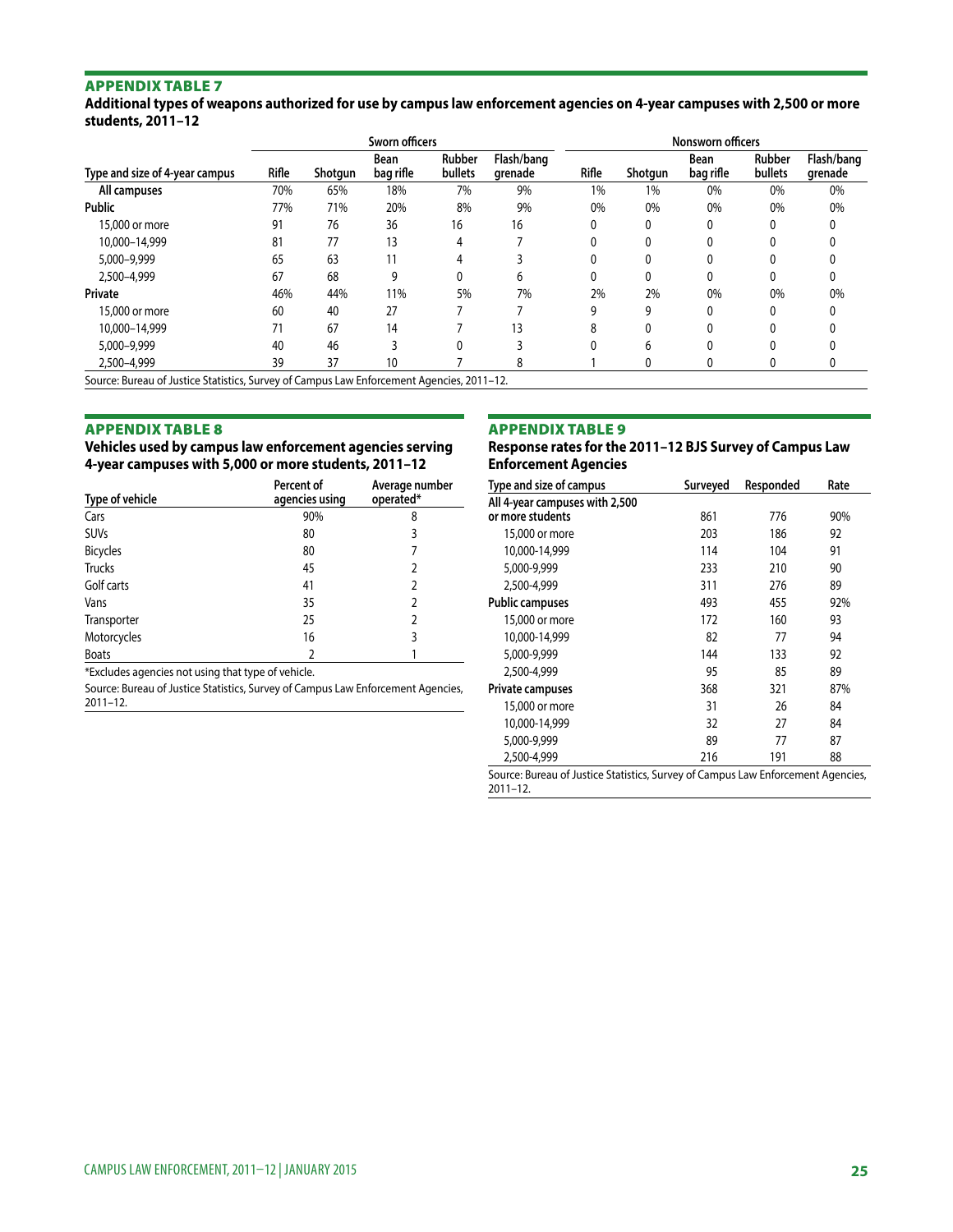# **Questionnaire items included in the 2011-12 BJS Survey of Campus Law Enforcement Agencies, 4-year campuses with 2,500 or more students**

|                                                                                           |                         |                      | Form type                 |                    |                             |                     |  |  |
|-------------------------------------------------------------------------------------------|-------------------------|----------------------|---------------------------|--------------------|-----------------------------|---------------------|--|--|
| Item                                                                                      | <b>Total</b><br>surveys | Percent<br>completed | Long<br>$(n=456)$         | Short<br>$(n=320)$ | <b>Critical</b><br>$(n=22)$ | Minimum<br>$(n=63)$ |  |  |
| Types of agencies providing patrol and response services                                  | 861                     | 100                  | X                         | Χ                  | $\pmb{\mathsf{X}}$          | X                   |  |  |
| Types of agencies providing special event security                                        | 861                     | 100                  | X                         | χ                  | χ                           | X                   |  |  |
| Number and category of paid employees                                                     | 861                     | 100                  | X                         | X                  | X                           | X                   |  |  |
| Race/ethnicity of full-time sworn employees                                               | 798                     | 94                   | $\pmb{\mathsf{X}}$        | X                  | X                           |                     |  |  |
| Gender of full-time sworn employees                                                       | 798                     | 94                   | $\pmb{\mathsf{X}}$        | Χ                  | X                           |                     |  |  |
| Number of full-time officers responding to service calls                                  | 798                     | 96                   | X                         | X                  | χ                           |                     |  |  |
| Types of functions performed                                                              | 798                     | 98                   | X                         | X                  | X                           |                     |  |  |
| Types of temporary detention facilities operated                                          | 798                     | 98                   | X                         | X                  | X                           |                     |  |  |
| Type and frequency of uniformed officers on duty                                          | 798                     | 98                   | $\pmb{\mathsf{X}}$        | X                  | X                           |                     |  |  |
| Type and frequency of sworn uniformed patrol coverage                                     | 798                     | 98                   | X                         | X                  | χ                           |                     |  |  |
| Type and frequency of nonsworn uniformed patrol coverage                                  | 798                     | 98                   | X                         | X                  | χ                           |                     |  |  |
| Salary range for selected full-time positions                                             | 776                     | 81                   | $\mathsf{x}$              | $\mathsf{x}$       |                             |                     |  |  |
| Special pay and benefits for full-time officers                                           | 456                     | 99                   | X                         |                    |                             |                     |  |  |
| Service agreement for full-time officers                                                  | 456                     | 99                   | X                         |                    |                             |                     |  |  |
| Collective bargaining for full-time officers                                              | 456                     | 99                   | X                         |                    |                             |                     |  |  |
| Blue-light emergency phone system                                                         | 456                     | 99                   | $\pmb{\mathsf{X}}$        |                    |                             |                     |  |  |
| Types of emergency telephone systems                                                      | 776                     | 95                   | X                         | χ                  |                             |                     |  |  |
| Wireless caller display of emergency telephone system                                     | 776                     | 94                   | X                         | $\pmb{\chi}$       |                             |                     |  |  |
| Use of 800 MHz radios                                                                     | 776                     | 94                   | X                         | Χ                  |                             |                     |  |  |
| Interoperability of campus public safety radio system                                     | 776                     | 94                   | $\pmb{\mathsf{X}}$        | $\pmb{\chi}$       |                             |                     |  |  |
| Communication methods used in mass notification system                                    | 456                     | 99                   | X                         |                    |                             |                     |  |  |
| Enrollment methods used for mass notification system                                      | 456                     | 99                   | X                         |                    |                             |                     |  |  |
| Education requirement for entry-level officers                                            | 776                     | 92                   | X                         | X                  |                             |                     |  |  |
| Highest educational degree attained by full-time officers                                 | 456                     | 86                   | X                         |                    |                             |                     |  |  |
| Community policing training for recruits and officers                                     | 456                     | 88                   | $\boldsymbol{\mathsf{X}}$ |                    |                             |                     |  |  |
| Screening methods used for hiring entry-level officers                                    | 776                     | 92                   | X                         | Χ                  |                             |                     |  |  |
| Training requirements for entry-level officers                                            | 776                     | 71                   | X                         | $\pmb{\chi}$       |                             |                     |  |  |
| Types of active shooter training participated in                                          | 456                     | 99                   | X                         |                    |                             |                     |  |  |
| Types of weapons authorized for full-time officers                                        | 798                     | 93                   | $\boldsymbol{\mathsf{X}}$ | X                  | X                           |                     |  |  |
| Number and types of vehicles operated                                                     | 456                     | 99                   | X                         |                    |                             |                     |  |  |
| Types of information accessible to patrol officers in the field                           | 456                     | 99                   | X                         |                    |                             |                     |  |  |
| Types of in-field computers/devices used by patrol officers                               | 798                     | 94                   | X                         | χ                  | χ                           |                     |  |  |
| Functions of computers and electronic devices                                             | 456                     | 99                   | X                         |                    |                             |                     |  |  |
| Regular meetings held to discuss crime-related problems                                   | 776                     | 94                   | X                         | χ                  |                             |                     |  |  |
| Community policing activities and activities                                              | 456                     | 99                   | X                         |                    |                             |                     |  |  |
| Emergency preparedness activities                                                         | 776                     | 94                   | X                         | X                  |                             |                     |  |  |
| Use and functions of student patrols                                                      | 456                     | 99                   | X                         |                    |                             |                     |  |  |
| Use of specialized units and designated personnel                                         | 456                     | 99                   | X                         |                    |                             |                     |  |  |
| Participation of officers in alcohol/drug education                                       | 456                     | 99                   | X                         |                    |                             |                     |  |  |
| Use of campus safety escort service                                                       | 456                     | 99                   | X                         |                    |                             |                     |  |  |
| Areas of arrest jurisdiction for full-time sworn officers                                 | 798                     | 92                   | $\pmb{\mathsf{X}}$        | X                  | X                           |                     |  |  |
| Areas of patrol jurisdiction for full-time officers                                       | 798                     | 93                   | X                         | X                  | χ                           |                     |  |  |
| Types of agencies included in written agreements                                          | 798                     | 93                   | X                         | X                  | χ                           |                     |  |  |
| Source: Bureau of Justice Statistics, Survey of Campus Law Enforcement Agencies, 2011-12. |                         |                      |                           |                    |                             |                     |  |  |